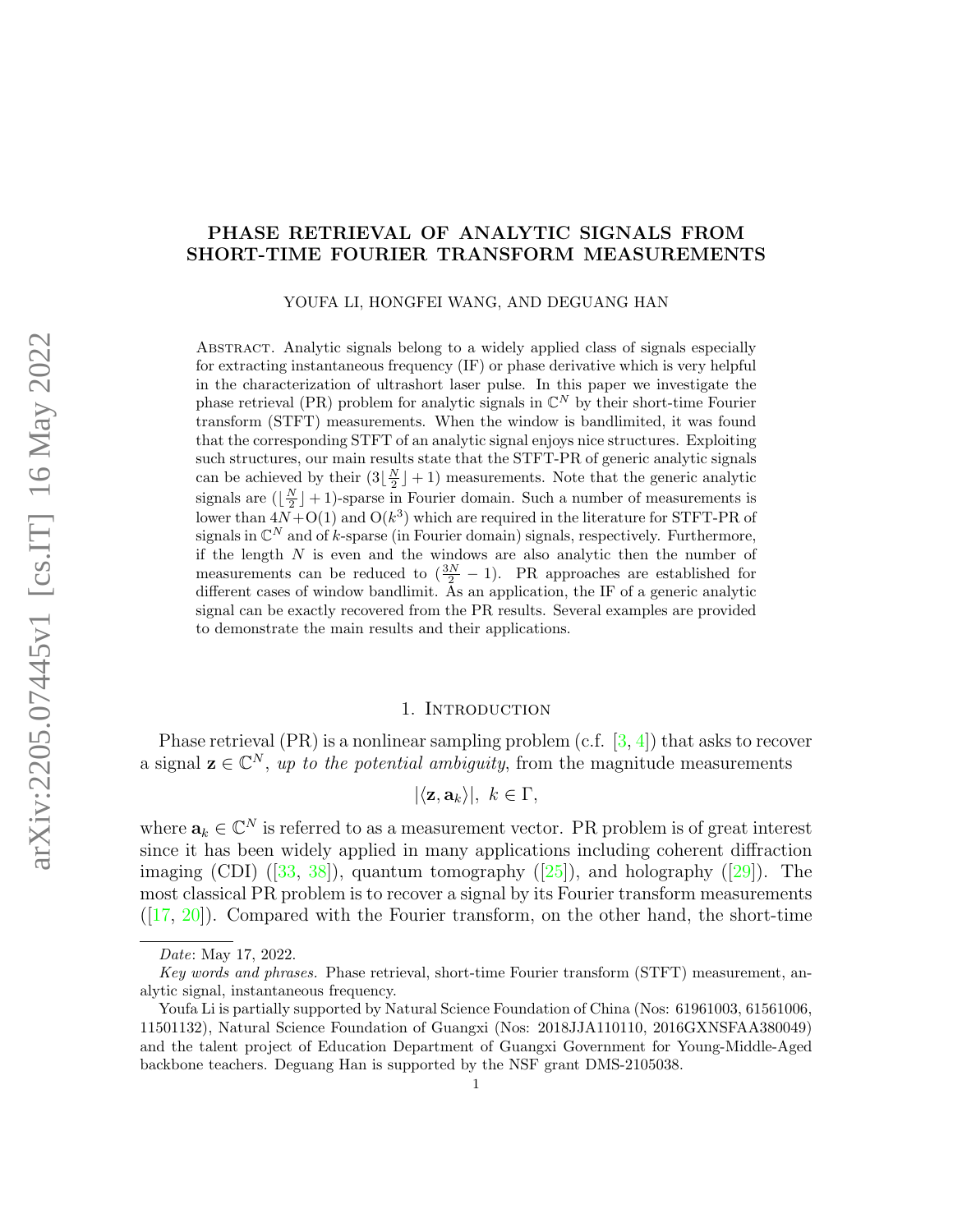Fourier transform (STFT) or Gabor transform is more effective for time-frequency localization since its associated window function enjoys great flexibility (c.f. [\[12,](#page-20-3) [18,](#page-21-5) [23,](#page-21-6) [39\]](#page-21-7)). Rencently, there have been many interesting results on the STFT-PR (e.g. [\[1,](#page-20-4) [5,](#page-20-5) [8,](#page-20-6) [9,](#page-20-7) [24,](#page-21-8) [30,](#page-21-9) [32,](#page-21-10) [37\]](#page-21-11)). Additionally, among others the uniqueness aspect is a fundamental issue for PR and especically for practical applications including quantum tomography $([25])$  $([25])$  $([25])$ . Our focus here is the uniqueness problem. Particularly, the PR is achieved by as few STFT measurements as possible.

Bojarovska and Flinth  $[10]$  proved that  $N^2$  STFT measurements are sufficient for the recovery of signals in  $\mathbb{C}^N$ . With the help of graph theory, Pfander and Salanevich [\[36\]](#page-21-12) proved that the recovery can be achieved by  $O(N \log N)$  measurements. From the perspective of frame theory (c.f. [\[24\]](#page-21-8)), the STFT-PR is essentially the PR problem by the frames (measurement vectors) in  $\mathbb{C}^N$ . There exist many phase retrievable frames of  $4N + O(1)$ -length (e.g. [\[2,](#page-20-9) [26,](#page-21-13) [41\]](#page-22-0)). As for the STFT-PR, the recovery can be also achieved by  $4N + O(1)$  measurements (c.f. [\[2,](#page-20-9) [6,](#page-20-10) [27,](#page-21-14) [28\]](#page-21-15)). Note that such results hold for the signals in  $\mathbb{C}^N$ . Recently, the STFT-PR for structured signals has attracted much attention (e.g. [\[10,](#page-20-8) [19,](#page-21-16) [27\]](#page-21-14)). Among other structured signals, the class of sparse (in the sense of time or Fourier domain) signals are such a typical example. For the priori knowledge on sparsity, it is naturally expected that fewer than  $4N + O(1)$ measurements are sufficient for the recovery. In particular, it was proved in [\[10\]](#page-20-8) that a k-sparse (in Fourier domain) signal can be recovered by  $O(k^3)$  STFT measurements.

1.1. Motivation. In the present paper our interest is the PR problem for analytic signals. Instantaneous frequency (IF) is an important instantaneous feature of signals, and it has been widely applied in time-frequency analysis (c.f. [\[13\]](#page-20-11)) and especially in the characterization of ultrashort laser pulse (e.g.  $[22, 40]$  $[22, 40]$ ). In optics, many signals such as the ultrashort laser pulses are highly oscillatory, or equivalently their IFs are very large. On the other hand, the IF of one's interest is essentially the phase derivative (its definition is postponed to  $(1.1)$ ) of its associated analytic signal (c.f. [\[13,](#page-20-11) [14,](#page-20-12) [15,](#page-20-13) [16\]](#page-20-14)). For highly oscillatory signals, it is very difficult or even impossible for electronic measurement devices to measure their phase distributions (actually this is the main reason for PR, see [\[38\]](#page-21-1)), not to speak of IF. Therefore it is a natural problem to study the PR problem for analytic signals and in this paper we examine this problem in the context of STFT measurements.

1.2. Main result. In this paper we work in the space  $\mathbb{C}^N$  consisting of N-periodic and complex-valued vectors  $\mathbf{z} = (\mathbf{z}_0, \dots, \mathbf{z}_{N-1})$  such that the subscripts are assumed modulo N. For a real number x, we will use the notation  $\lceil x \rceil$  (respectively,  $\lceil x \rceil$ ) to denote the smallest (respectively, largest) integer that is not smaller (respectively, larger) than x. Our main results are stated in Theorems [3.4,](#page-7-0) [3.5](#page-9-0) and [3.6](#page-11-0) which can be summarized in the following theorem.

<span id="page-1-0"></span>**Theorem 1.1.** Suppose that  $\mathbf{w}_l \in \mathbb{C}^N, l = 1, \ldots, M$  are the structured B-bandlimited windows for STFT such that their bandlimits  $2 \leq B \leq \lceil \frac{N}{2} \rceil + 1$ . Moreover, the STFT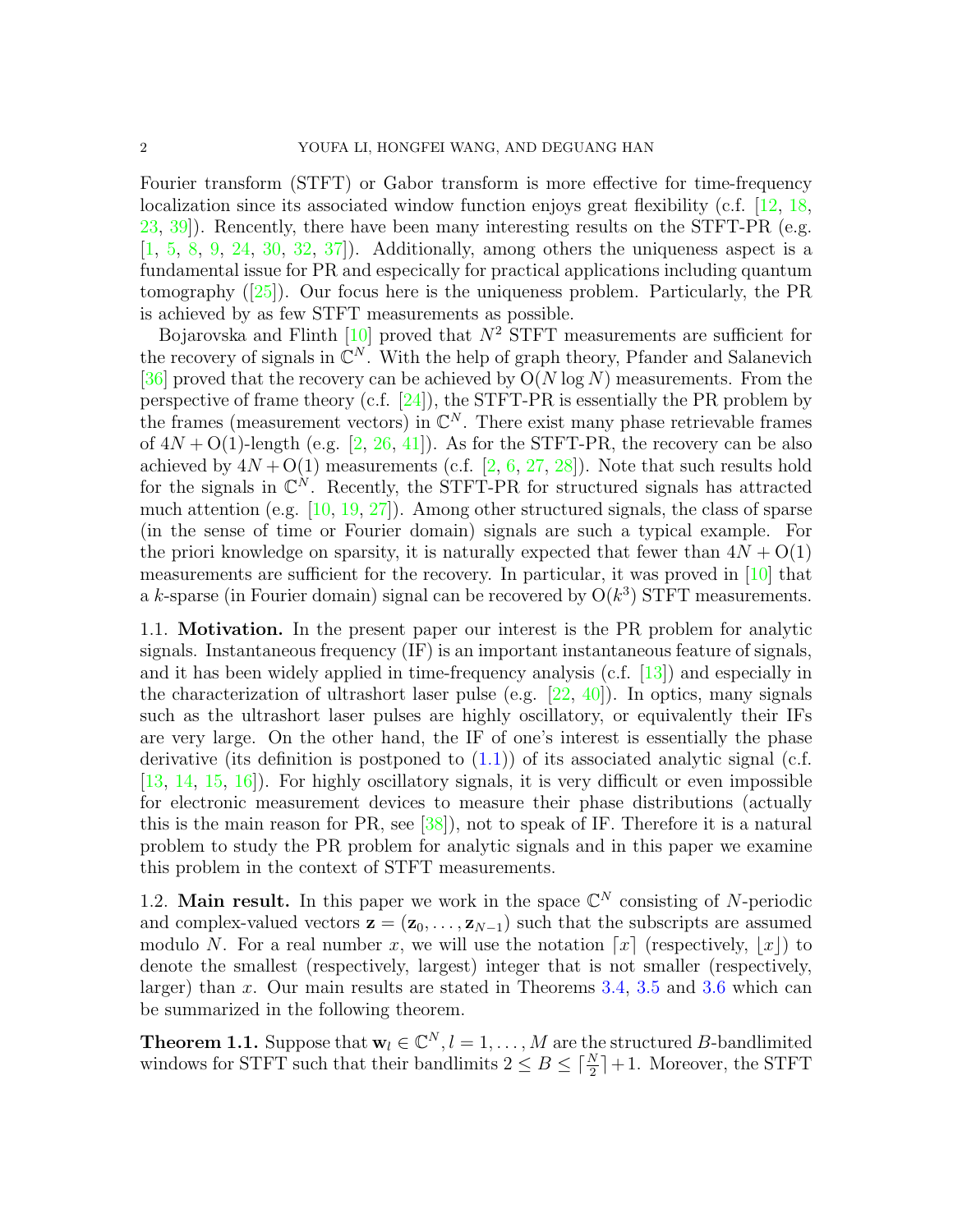separation (between adjacent short-time sections) parameter  $0 < L < N$  satisfies  $\lfloor N/L \rfloor \geq 3$ . Then for a generic analytic signal  $\mathbf{z} \in \mathbb{C}^N$ , it can be recovered (up to a sign) by its  $(3|\frac{N}{2})$  $\frac{N}{2}$  + 1) STFT measurements. Moreover, if the length N is even and the windows are analytic then the above number of measurements can be reduced to  $(\frac{3N}{2}-1).$ 

An immediate consequence of Theorem [1.1](#page-1-0) is the exact recovery of instantaneous frequency (IF) for generic signals. Suppose that an analytic signal  $z = (z_0, \ldots, z_{N-1})$ such that its element  $\mathbf{z}_k$  is denoted by  $|\mathbf{z}_k|e^{i \arg(\mathbf{z}_k)}$  with  $\arg(\mathbf{z}_k) \in [0, 2\pi)$ . Define

<span id="page-2-0"></span>(1.1) 
$$
\varphi^*(k) := (\arg(\mathbf{z}_k) - \arg(\mathbf{z}_{k-1})) \mod 2\pi.
$$

Then  $\mathbf{z}_{\varphi} := (\varphi^*(0), \ldots, \varphi^*(N-1))$  is referred to as the phase derivative (PD) or IF of  $z$  (c.f. [\[15\]](#page-20-13)).

<span id="page-2-1"></span>**Proposition 1.2.** Suppose that  $z \in \mathbb{C}^N$  is a generic analytic signal. Then its IF can be exactly recovered from the STFT measurements used in Theorem [1.1.](#page-1-0)

*Proof.* By Theorem [1.1,](#page-1-0) we get **z** or  $-\mathbf{z}$ . Since the kth element of  $-\mathbf{z}$  is expressed as  $|\mathbf{z}_k|e^{i((\arg(\mathbf{z}_k)-\pi)\mod 2\pi)}$ . In the sense of mod,  $[(\arg(\mathbf{z}_k)-\pi)\mod 2\pi-(\arg(\mathbf{z}_{k-1})-\pi)]$ mod  $2\pi$  mod  $2\pi = (arg(\mathbf{z}_k) - arg(\mathbf{z}_{k-1}))$  mod  $2\pi$ . That is, the IF of  $-\mathbf{z}$  is identical to that of **z**. This completes the proof.  $\square$ 

## 1.3. Remarks on Theorem [1.1](#page-1-0) and some comparisons with the existing results.

**Remark 1.1.** If the bandlimit of the window is less than  $\left(\frac{N}{2}\right)$  $\frac{N}{2}$  | + 1), then the PR can be achieved by only one window function (Theorem [3.4\)](#page-7-0). However, for the case that windows being  $(\lceil \frac{N}{2} \rceil)$  $\frac{N}{2}$  |+1)-bandlimited, it will be explained in Remark [3.2](#page-10-0) and Example [3.1](#page-10-1) that the PR may not be achieved by single-window measurements. Therefore, the multiple-window measurements are required in Theorem [3.5](#page-9-0) for windows being  $\left(\left\lceil \frac{N}{2}\right\rceil\right)$  $\frac{N}{2}$  + 1)-bandlimited. Note that the multiple-window measurements were also used for STFT-PR in [\[30\]](#page-21-9). Essentially, such measurements belong to coded diffraction patterns (c.f.  $[11]$ ).

**Remark 1.2.** There is a correlation between the required number of measurements and the bandlimits of windows. (1) Since a generic analytic signal is  $(\frac{N}{2})$  $\frac{N}{2}$  | + 1)-sparse (in Fourier domain), by the discrete uncertainty principle (c.f. [\[10,](#page-20-8) section 3.2]) it is generally not sparse in the time domain. Therefore, the existing PR results for sparse (in time domain) signals do not hold for analytic signals. (2) If an analytic signal is  $(\frac{N}{2})$  $(\frac{N}{2} + 1)$ -sparse (in Fourier domain) or equivalently has bandlimit  $\mathring{B} = \lfloor \frac{N}{2} \rfloor$  $\frac{N}{2}$  + 1, then Theorem [1.1](#page-1-0) implies that it can be determined (up to a sign) by its  $(3B - 2)$ STFT measurements. When the windows are analytic, such a required number of measurements can be reduced to  $(3B – 4)$ . (3) As for the case of windows of larger bandlimit, it will be addressed in subsection [4.1](#page-12-0) that more measurements may be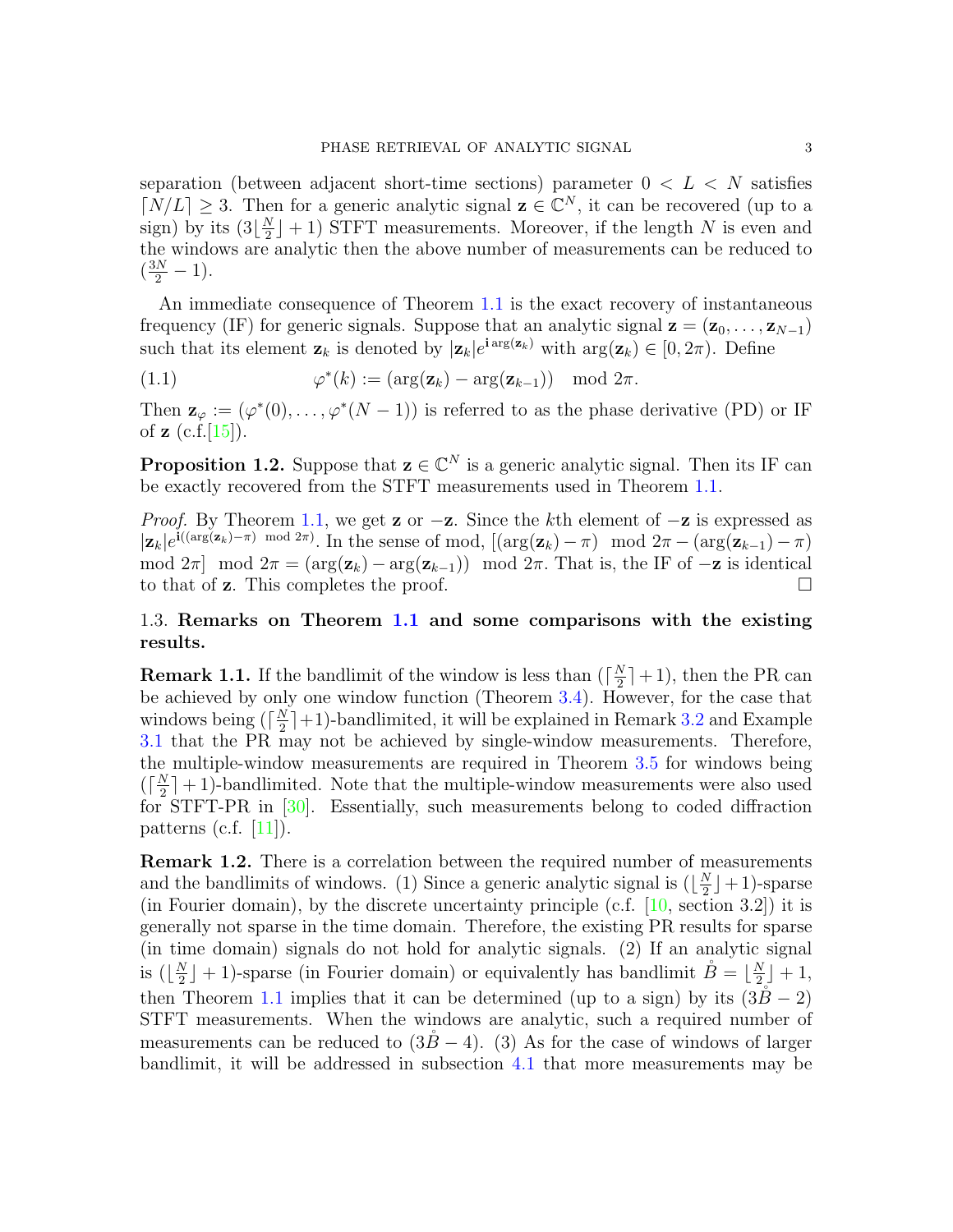required to do the PR. Moreover, the numerical examples in section [4](#page-12-1) will imply that Approach [3.1](#page-7-1) (using the narrow bandlimited windows) outperforms Approaches [3.2](#page-8-0) and [3.3](#page-10-2) (using the wide bandlimited windows).

In what follows, we comment on the comparisons of Theorem [1.1](#page-1-0) with the results in [\[10\]](#page-20-8) and [\[31\]](#page-21-19).

Note 1.3. As previously mentioned, it was proved by [\[10\]](#page-20-8) that the STFT-PR of a k-sparse (in the sense of Fourier domain) signal in  $\mathbb{C}^N$  can be achieved by  $O(k^3)$ measurements. Note that a generic analytic signal is  $(\frac{N}{2})$  $\frac{N}{2}$  | + 1)-sparse. Theorem [1.1](#page-1-0) implies that its STFT-PR can be achieved by  $3\left\lfloor \frac{N}{2} \right\rfloor$  $\frac{N}{2}$  | + O(1) measurements.

Note 1.4. Frequency-resolved optical gating (FROG) trace is essentially an adaptive STFT since the corresponding window is the delay of the signal itself (c.f. [\[7\]](#page-20-16)). The FROG-PR for analytic signals was addressed in [\[31\]](#page-21-19). The STFT-PR in this paper is different from FROG-PR since the window here is known and independent of the signal. The following tells us some other essential differences between Theorem [1.1](#page-1-0) and the results in  $[31]$ . (1) The main result in  $[31]$  only applies to the case when N is even and the separation parameter  $0 < L < N$  is odd with the property that  $\lceil N/L \rceil \geq 5$ . However, Theorem [1.1](#page-1-0) only requires  $\lceil N/L \rceil \geq 3$  in this case. (2) Similarly,  $(\frac{3N}{2} + 1)$  FROG measurements are required in [\[31\]](#page-21-19) for the even length case. The number of measurement is reduced to  $(\frac{3N}{2} - 1)$  in Theorem [1.1.](#page-1-0) (3) The ambiguity for FROG-PR in [\[31\]](#page-21-19) is different from that in Theorem [1.1](#page-1-0) since it additionally contains shift and reflection. Consequently, the IFs of only a few analytic signalscan be extracted from FROG-PR  $([31, \text{ section } 4])$  $([31, \text{ section } 4])$  $([31, \text{ section } 4])$ . However, Proposition [1.2](#page-2-1) applies to every generic analytic signal.

1.4. Outline of the paper. Three main results together with corresponding recovering algorithms are established and discussed in subsections [3.2,](#page-6-0) [3.3](#page-8-1) and [3.4](#page-10-3) with proofs presented in subsections [6.1,](#page-13-0) [6.2](#page-16-0) and [6.4,](#page-19-0) respectively. More precisely, the STFT-PR is addressed in subsections [3.2](#page-6-0) and [3.3](#page-8-1) for the two cases of window bandlimit: (i)  $B \leq \lceil \frac{N}{2} \rceil$  and (ii)  $B = \lceil \frac{N}{2} \rceil$  $\frac{N}{2}$  + 1, respectively. To establish the uniqueness of STFT-PR for such two cases, in  $(3.5)$  and  $(3.14)$  we first examine the structures of their corresponding STFTs. It was found that such two structures are quite different from each other, and consequently the PR problems are addressed in Theorems [3.4](#page-7-0) and [3.5](#page-9-0) for such two cases, respectively. The recovery in Theorem [3.4](#page-7-0) is achieved by the single-window STFT measurements while that in Theorem [3.5](#page-9-0) is done bymultiple-window ones (c.f. [\[30\]](#page-21-9)). The common thing shared by the two recoveries is that the PR of a generic analytic signal in  $\mathbb{C}^N$  can be recovered by its  $(3|\frac{N}{2})$  $\frac{N}{2}$  + 1) STFT measurements. If  $N$  is even and the windows are analytic then Theorem  $3.6$  states that  $(\frac{3N}{2} - 1)$  measurements are sufficient for STFT-PR. Approaches [3.1,](#page-7-1) [3.2](#page-8-0) and [3.3](#page-10-2) provide the PR procedures for Theorems [3.4,](#page-7-0) [3.5](#page-9-0) and [3.6,](#page-11-0) respectively. Several examples are provided in subsection [4.1](#page-12-0) to check the main results. Moreover, as an application of the results, the IF of the example signal is exactly recovered in subsection [4.2.](#page-12-2)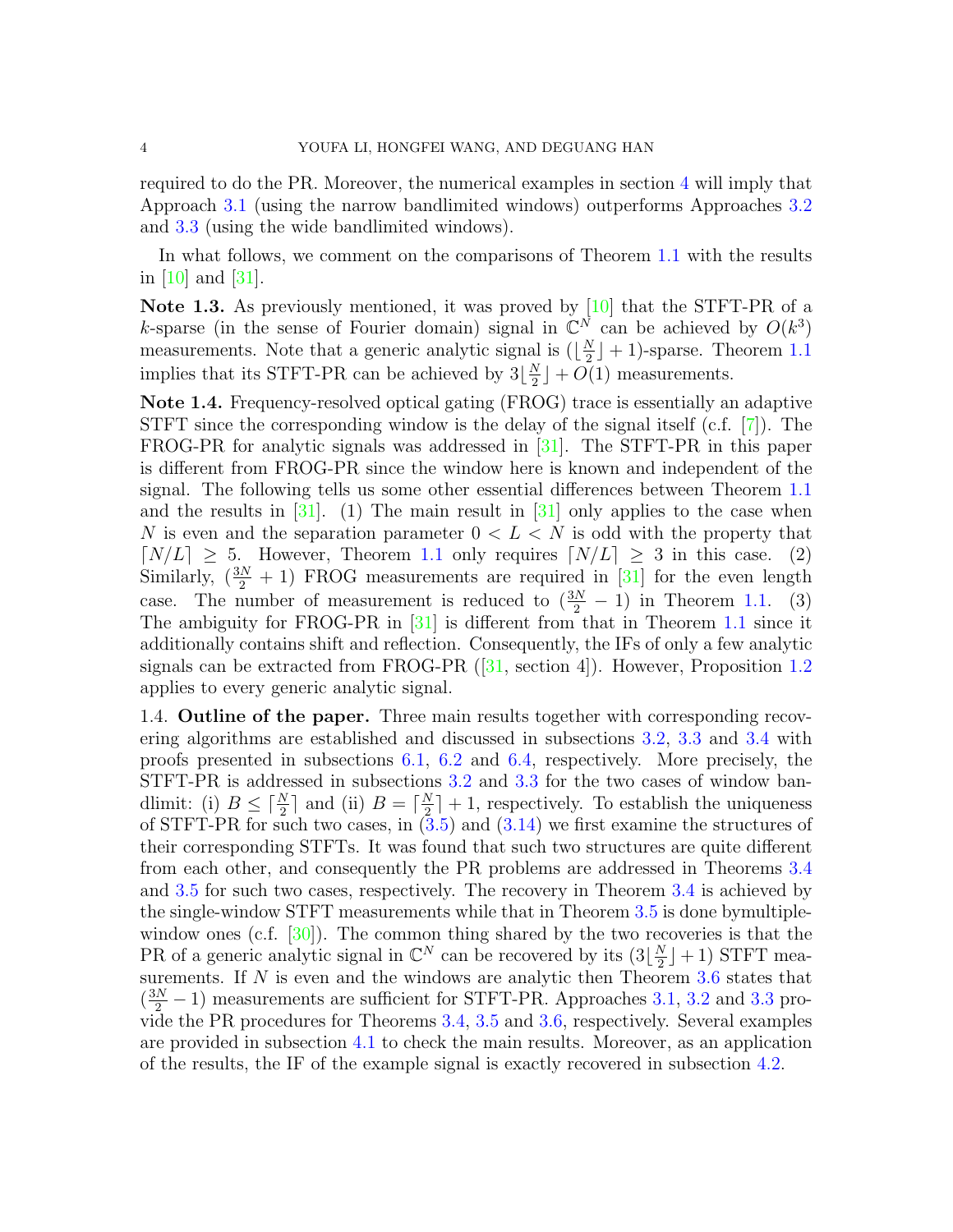### 2. Preliminary

A complex number  $0 \neq z \in \mathbb{C}$  is traditionally denoted by  $|z|e^{i \arg(z)}$ , where i,  $|z|$ and  $arg(z)$  are the imaginary unit, modulus and phase, respectively. The real and imaginary parts, and conjugation of z are denoted by  $\Re(z),\Im(z)$  and  $\bar{z}$ , respectively. The discrete Fourier transform (DFT) of **z** is defined by  $\hat{\mathbf{z}} := (\hat{\mathbf{z}}_0, \hat{\mathbf{z}}_1, \dots, \hat{\mathbf{z}}_{N-1})$  such that  $\hat{\mathbf{z}}_k = \sum_{n=0}^{N-1} \mathbf{z}_n e^{-2\pi i k n/N}$ . The inverse discrete Fourier transform (IDFT) admits the recovery the recovery

<span id="page-4-0"></span>(2.1) 
$$
\mathbf{z}_k = \frac{1}{N} \sum_{n=0}^{N-1} \widehat{\mathbf{z}}_n e^{2\pi i k n/N}.
$$

We say that  $z \in \mathbb{C}^N$  is B-bandlimited if its DFT contains  $N - B$  consecutive zeros. Associated with a window  $\mathbf{w} \in \mathbb{C}^N$ , the short-time Fourier transform (STFT, c.f. [\[8,](#page-20-6) [30\]](#page-21-9)) of **z** at  $(k, m)$  is defined as

<span id="page-4-1"></span>(2.2) 
$$
\widehat{y}_{k,m}^{\mathbf{w}} = \sum_{n=0}^{N-1} \mathbf{z}_n \mathbf{w}_{mL-n} e^{-2\pi i k n/N},
$$

where  $k = 0, 1, \ldots, N-1$  and  $m = 0, 1, \ldots, \lceil N/L \rceil - 1$  with  $0 < L < N$  the separation parameter. By  $(2.1)$  one can check that

(2.3) 
$$
\widehat{y}_{k,m}^{\mathbf{w}} = \frac{1}{N} \sum_{l=0}^{N-1} \widehat{\mathbf{z}}_{k+l} \widehat{\mathbf{w}}_l \omega^{lm},
$$

where  $\omega = e^{\mathbf{i} \frac{2\pi}{[N/L]}}$ . The following definition of an analytic signal was given by Marple [\[34\]](#page-21-20). For a real-valued signal  $\mathbf{x} \in \mathbb{R}^N$ , its analytic signal  $A(\mathbf{x}) = (A(\mathbf{x})_0, \ldots, A(\mathbf{x})_{N-1})$ is defined through its DFT  $\widehat{A(\mathbf{x})} = ((\widehat{A(\mathbf{x})})_0, \ldots, (\widehat{A(\mathbf{x})})_{N-1})$ , where for even length  $N$ ,

(2.4) 
$$
(\widehat{A(\mathbf{x})})_k = \begin{cases} \widehat{\mathbf{x}}_0, & k = 0, \\ 2\widehat{\mathbf{x}}_k, & 1 \leq k \leq \frac{N}{2} - 1, \\ \widehat{\mathbf{x}}_{\frac{N}{2}}, & k = \frac{N}{2}, \\ 0, & \frac{N}{2} + 1 \leq k \leq N - 1, \end{cases}
$$

and for odd length N,

(2.5) 
$$
(\widehat{A(\mathbf{x})})_k = \begin{cases} \widehat{\mathbf{x}}_0, & k = 0, \\ 2\widehat{\mathbf{x}}_k, & 1 \leq k \leq \frac{N-1}{2}, \\ 0, & \frac{N+1}{2} \leq k \leq N-1. \end{cases}
$$

By [\[34\]](#page-21-20), the real part  $\Re(A(x)) = x$  and the imaginary part  $\Im(A(x))$  is the discrete Hilbert transform of x. The following is a characterization of DFT structure for an analytic signal.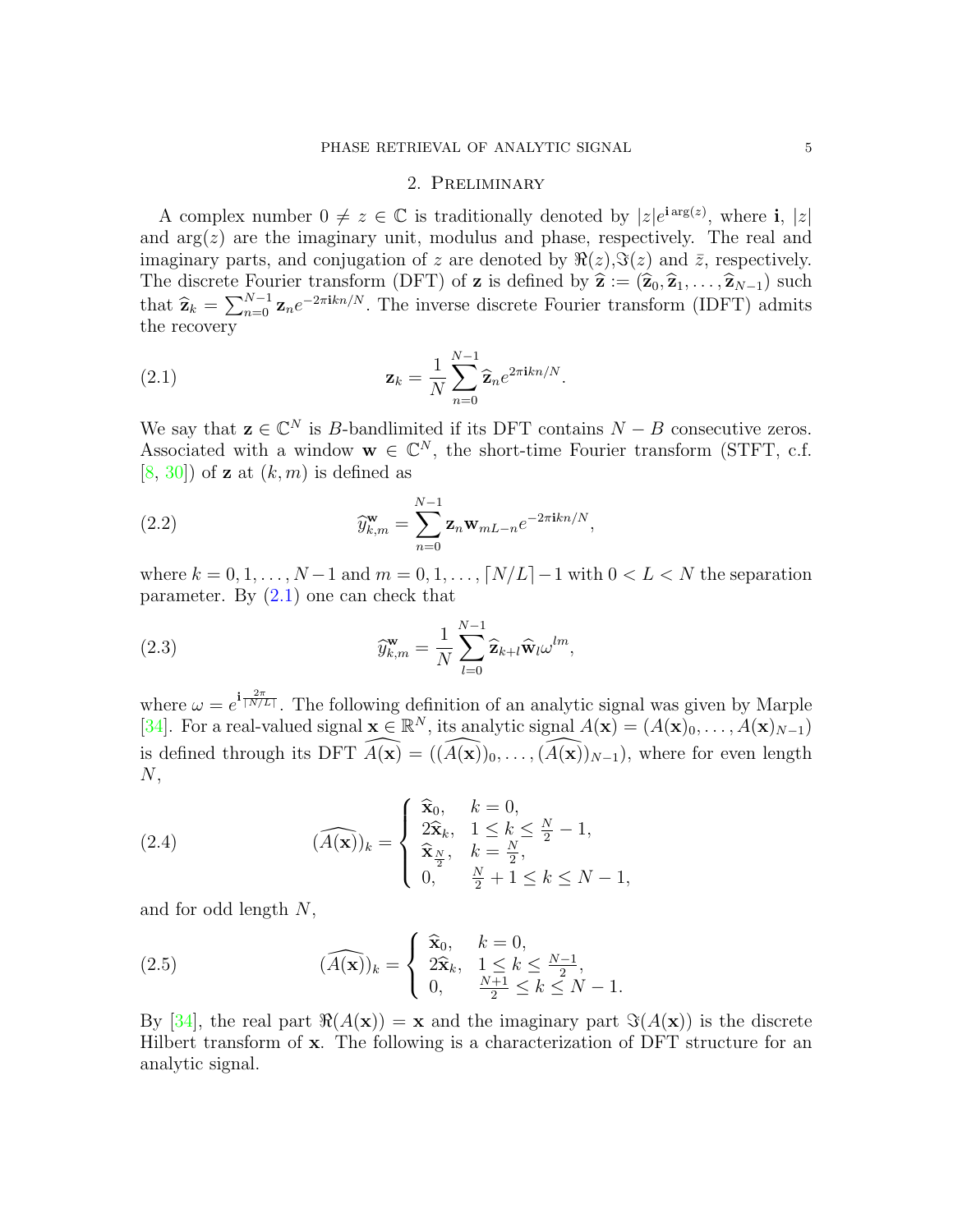<span id="page-5-1"></span>**Proposition 2.1.** (c.f. [\[31\]](#page-21-19)) Suppose that  $z \in \mathbb{C}^N$ . Denote the Cartesian product of sets by  $\times$ . Then **z** is analytic if and only if the following two items holds:

(i) for even length 
$$
N
$$
,  $\hat{\mathbf{z}} \in \mathbb{R} \times \mathbb{C}^{\frac{N}{2}-1} \times \mathbb{R} \times \{0\} \times \ldots \times \{0\};$  (ii) for odd length  $N$ ,  $\hat{\mathbf{z}} \in \mathbb{R} \times \mathbb{C}^{\frac{N-1}{2}} \times \{0\} \times \ldots \times \{0\}.$ 

### 3. Main results

3.1. Several lemmas. This section starts with an auxiliary result from [\[7,](#page-20-16) Lemma 3.2].

<span id="page-5-2"></span>**Lemma 3.1.** Consider the equation system w.r.t  $z \in \mathbb{C}$ :

(3.1) 
$$
\begin{cases} |z + v_1| = n_1, \\ |z + v_2| = n_2, \\ |z + v_3| = n_3, \end{cases}
$$

where  $v_1, v_2, v_3 \in \mathbb{C}$  are distinct. If there exists a solution  $\tilde{z} = a + ib$  to the above system and  $\Im\left(\frac{v_1 - v_2}{v_1 - v_2}\right)$  $v_1 - v_3$  $\neq 0$ , then it is the unique one. Moreover, it is given by

$$
\begin{pmatrix} a \\ b \end{pmatrix} = \frac{1}{2} \begin{pmatrix} c & d \\ e & f \end{pmatrix}^{-1} \begin{pmatrix} n_1^2 - n_2^2 + |v_2|^2 - |v_1|^2 \\ n_1^2 - n_3^2 + |v_3|^2 - |v_1|^2 \end{pmatrix},
$$
  
=  $\sum_{i=1}^n d_i = \mathcal{E}(v_1 - v_2) e^{-\mathcal{R}(v_1 - v_1)} \text{ and } f = \mathcal{E}(v_2 - v_2)$ 

where  $c = \Re(v_1 - v_2), d = \Im(v_1 - v_2), e = \Re(v_1 - v_3)$  and  $f = \Im(v_1 - v_3)$ .

The following lemma will be used in the proofs of Theorems [3.4](#page-7-0) and [3.5.](#page-9-0)

<span id="page-5-4"></span>**Lemma 3.2.** Suppose that the rational function  $f(z) = \frac{az+b}{z-a}$  $cz + d$ ,  $z \in \mathbb{C}$ , such that  $ad - bc \neq 0, ac \neq 0, a, b, c, d \in \mathbb{C}$ . Then for a generic z, it holds that  $\Im(f(z)) \neq 0$ . *Proof.* Let  $z = x + iy$ . One can check that

<span id="page-5-0"></span>(3.2) 
$$
\Im(f(z)) = \frac{\Im(a\bar{c})(x^2 + y^2) + (\Im(a\bar{d}) + \Im(b\bar{c}))x + (\Re(a\bar{d}) - \Re(b\bar{c}))y + \Im(b\bar{d})}{|cz + d|^2}.
$$

Now the proof can be completed by  $(3.2)$ .

The following lemma will be helpful in the proofs of both Theorems [3.4](#page-7-0) and [3.5.](#page-9-0)

<span id="page-5-3"></span>**Lemma 3.3.** As in [\(2.2\)](#page-4-1), let  $L, N \in \mathbb{N}$  such that  $L < N$  and  $\lceil N/L \rceil \geq 3$ . If  $0 \leq m_1, m_2, m_3 \leq \lceil N/L \rceil - 1$  are distinct then  $\Im\left(\frac{\omega^{m_1} - \omega^{m_2}}{\omega^{m_1} - \omega^{m_3}}\right)$  $\omega^{m_1} - \omega^{m_3}$  $\psi \neq 0$  where  $\omega = e^{\mathbf{i} \frac{2\pi}{\lceil N/L \rceil}}$ .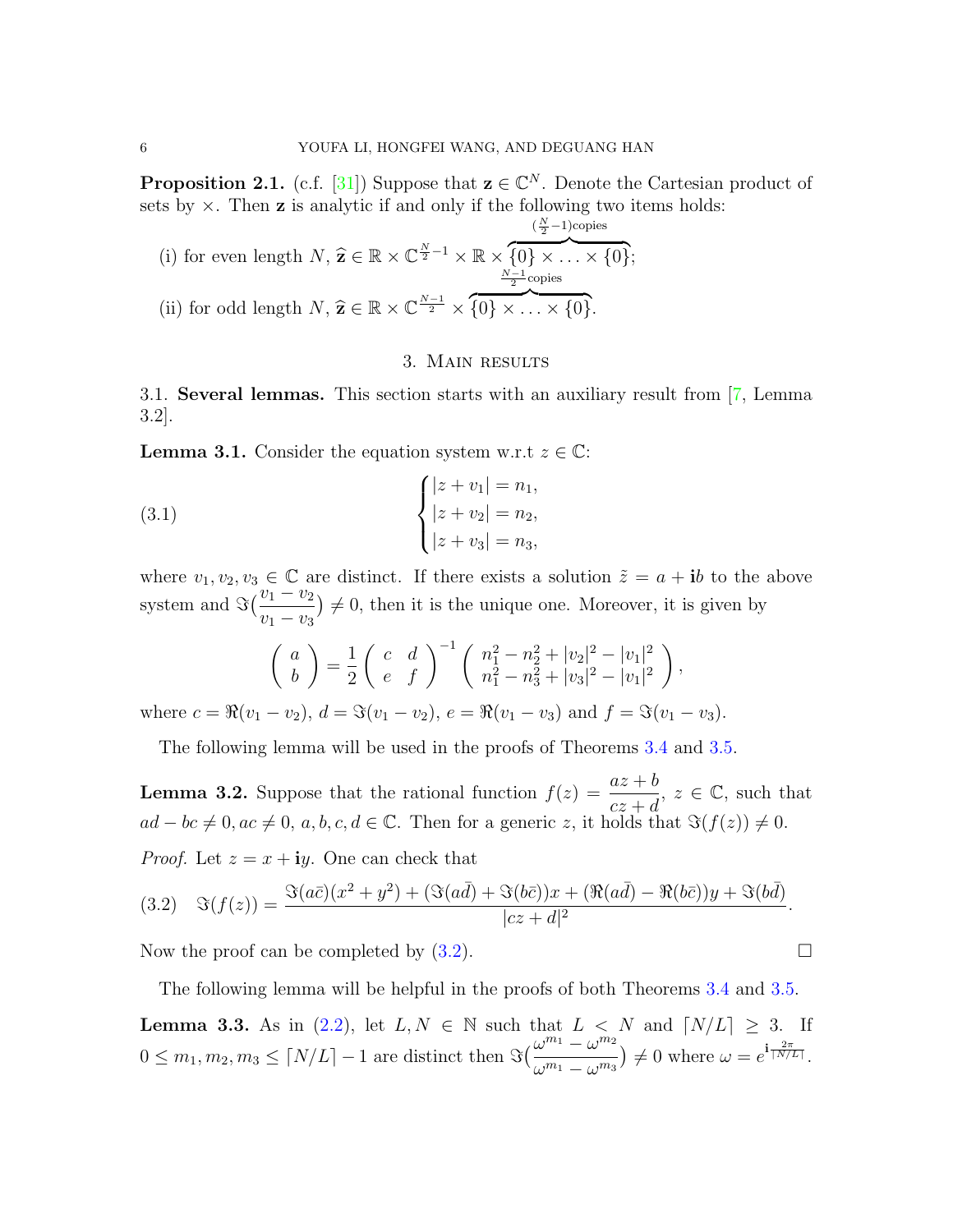Proof. Since

$$
\frac{\omega^{m_1} - \omega^{m_2}}{\omega^{m_1} - \omega^{m_3}} = \frac{(\omega^{m_1} - \omega^{m_2})(\overline{\omega^{m_1} - \omega^{m_3}})}{|\omega^{m_1} - \omega^{m_3}|^2} = \frac{1 - \omega^{m_1 - m_3} - \omega^{m_2 - m_1} + \omega^{m_2 - m_3}}{|\omega^{m_1} - \omega^{m_3}|^2},
$$

it follows that  $\Im(\frac{\omega^{m_1} - \omega^{m_2}}{\omega^{m_1} - \omega^{m_3}})$  $\frac{\omega^{m_1} - \omega^{m_2}}{\omega^{m_1} - \omega^{m_3}}$ )  $\neq 0$  is equivalent to

$$
-\sin\left(\frac{2\pi(m_1-m_3)}{\lceil N/L\rceil}\right)-\sin\left(\frac{2\pi(m_2-m_1)}{\lceil N/L\rceil}\right)+\sin\left(\frac{2\pi(m_2-m_3)}{\lceil N/L\rceil}\right)\neq 0.
$$

If the above does not hold, then one can check that

$$
\sin\left(\frac{\pi(m_2 - m_3)}{\lceil N/L \rceil}\right) \cos\left(\frac{\pi(m_2 - m_3)}{\lceil N/L \rceil}\right) = \sin\left(\frac{\pi(m_2 - m_3)}{\lceil N/L \rceil}\right) \cos\left(\frac{\pi(2m_1 - m_3 - m_2)}{\lceil N/L \rceil}\right).
$$

Since  $m_2 \neq m_3$  and  $0 \leq m_2, m_3 \leq |N/L|-1$ , we get that

$$
\sin\left(\frac{\pi(m_2 - m_3)}{\lceil N/L \rceil}\right) \neq 0, \quad \cos\left(\frac{\pi(m_2 - m_3)}{r}\right) = \cos\left(\frac{\pi(2m_1 - m_3 - m_2)}{\lceil N/L \rceil}\right).
$$

Therefore,  $\frac{\pi(m_2-m_3)}{[N/L]} = \frac{\pi(2m_1-m_3-m_2)}{[N/L]}$  $\frac{n(m_1-m_3-m_2)}{N/L}$  or  $\frac{\pi(m_2-m_3)}{N/L}$  =  $-\frac{\pi(2m_1-m_3-m_2)}{N/L}$  which implies that  $m_1 = m_2$  or  $m_1 = m_3$ . This is a contradiction. The proof is completed.

<span id="page-6-0"></span>3.2. The first main result: window bandlimit  $2 \leq B \leq \lceil \frac{N}{2} \rceil$ . Suppose that the window  $\mathbf{w} \in \mathbb{C}^N$  is B-bandlimited such that  $2 \leq B \leq \lceil \frac{N}{2} \rceil$ . Consequently, there exists  $i \in \{0, ..., N-1\}$  such that

<span id="page-6-2"></span>(3.3) 
$$
\widehat{\mathbf{w}}_i = \cdots = \widehat{\mathbf{w}}_{i+N-B-1} = 0.
$$

For such a subscript  $i$ , we consider the following measurements

<span id="page-6-3"></span>(3.4) 
$$
|\widehat{y}_{\lfloor \frac{N}{2} \rfloor - (i+N-B)-n+1,m}^{\mathbf{w}}| = \frac{1}{N} |\sum_{l=0}^{N-1} \widehat{\mathbf{z}}_{\lfloor \frac{N}{2} \rfloor - (i+N-B)-n+1+l} \widehat{\mathbf{w}}_l \omega^{lm}|,
$$

where  $n=1,\ldots,\lfloor\frac{N}{2}\rfloor$  $\frac{N}{2}$  | + 1. Now it follows from  $2 \leq B \leq \lceil \frac{N}{2} \rceil$ , [\(3.3\)](#page-6-2) and Proposition [2.1](#page-5-1) that the summation on the right-hand side of  $(3.4)$  enjoys the following structure: (3.5)

<span id="page-6-1"></span>bzb N 2 <sup>c</sup>wbi+N−<sup>B</sup> bzb N 2 c−1wbi+N−<sup>B</sup> <sup>b</sup>z<sup>b</sup> N 2 <sup>c</sup>wbi+N−B+1 . . . bzb N 2 <sup>c</sup>+1−Bwbi+N−<sup>B</sup> <sup>b</sup>z<sup>b</sup> N 2 <sup>c</sup>+2−Bwbi+N−B+1 · · · <sup>b</sup>z<sup>b</sup> N 2 <sup>c</sup>wbi+N−<sup>1</sup> <sup>b</sup>z0wbi+N−<sup>B</sup> <sup>b</sup>z1wbi+N−B+1 · · · <sup>b</sup>zB−1wbi+N−<sup>1</sup>

For  $n = 1$ , as implied on the first row of  $(3.5)$  the corresponding measurement  $|\widehat{y}^{\mathbf{w}}_{\lfloor \frac{l}{2} \rfloor}$  $\mathbf{E}[\frac{N}{2}]- (i+N-B),m]$  is involved with only the term  $\hat{\mathbf{Z}}_{\lfloor \frac{N}{2} \rfloor} \hat{\mathbf{w}}_{i+N-B}$ . Motivated by such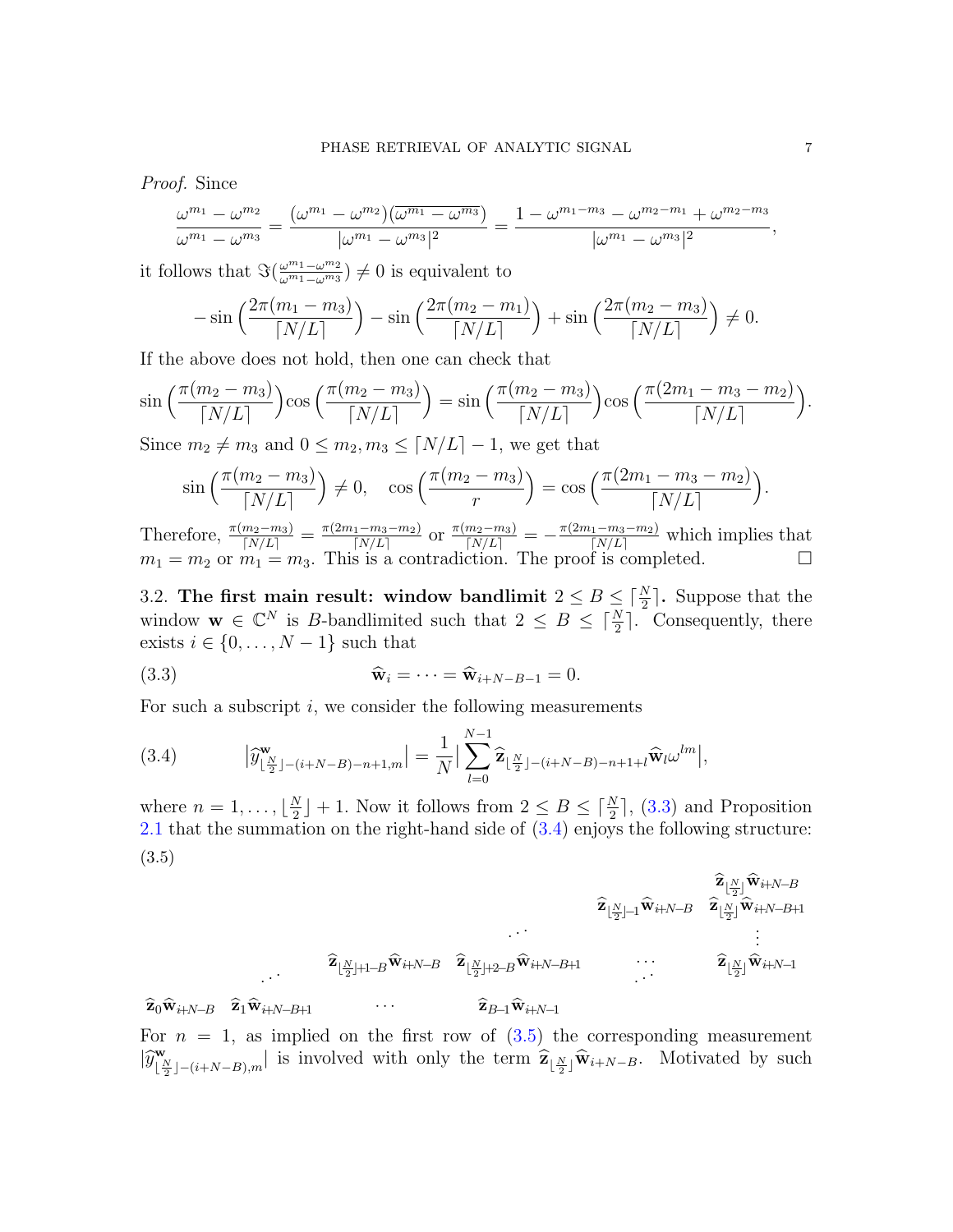a structure, we will use the measurements in  $(3.4)$  to do the phase retrieval of z through the following approach.

<span id="page-7-2"></span><span id="page-7-1"></span>Approach 3.1. Input: a window  $\mathbf{w} \in \mathbb{C}^N$ , STFT measurements (3.6)

$$
\left\{ |\widehat{y}^{\mathbf{w}}_{\lfloor \frac{N}{2} \rfloor - (i+N-B),0}|, |\widehat{y}^{\mathbf{w}}_{k-(i+N-B),m_j}| : k = \lfloor \frac{N}{2} \rfloor - 1, \ldots, 0, 0 \leq m_j \leq \lceil N/L \rceil - 1, j = 1, 2, 3 \right\}.
$$

 $\text{Step 1: } \widehat{\mathbf{z}}_{\lfloor \frac{N}{2} \rfloor} \leftarrow \ \text{Step 2:}$  $N|\hat{y}^{\mathbf{w}}_{\lfloor \frac{N}{2} \rfloor-(i+N-B),0}|$  $\frac{\overline{z}^{j} - (i+N-B), 0}{|\widehat{\mathbf{w}}_{i+N-B}|}.$ **Step 2**: The component  $\hat{\mathbf{z}}_{\lfloor \frac{N}{2} \rfloor-1}$  is determined by the equation system

<span id="page-7-3"></span>(3.7) 
$$
\frac{N|\widehat{y}_{\lfloor \frac{N}{2} \rfloor - 1 - (i + N - B), m_j}^{\mathbf{W}}|}{|\widehat{\mathbf{w}}_{i + N - B}\omega^{(i + N - B)m_j}|} = |\widehat{\mathbf{z}}_{\lfloor \frac{N}{2} \rfloor - 1} + v_{j, \lfloor \frac{N}{2} \rfloor - 1}|, j = 1, 2, 3,
$$

which is solved by Lemma [3.1.](#page-5-2) Here

<span id="page-7-4"></span>(3.8) 
$$
v_{j,\lfloor \frac{N}{2} \rfloor-1} := \frac{\widehat{\mathbf{z}}_{\lfloor \frac{N}{2} \rfloor} \widehat{\mathbf{w}}_{i+N-B+1} \omega^{(i+N-B+1)m_j}}{\widehat{\mathbf{w}}_{i+N-B} \omega^{(i+N-B)m_j}}
$$

**Step 3:** Suppose that  $\hat{\mathbf{z}}_k$  has been determined for any  $k \in \{\lfloor \frac{N}{2} \rfloor, \lfloor \frac{N}{2} \rfloor, \lfloor \frac{N}{2} \rfloor\}$  $\frac{N}{2}$ ] –  $1, \ldots, k_0$ } with  $k_0 \in \{\lfloor \frac{N}{2} \rfloor, \lfloor \frac{N}{2} \rfloor\}$  $\left[\frac{N}{2}\right] - 1, \ldots, 1\}.$  Then  $\hat{\mathbf{z}}_{k_0-1}$  is determined by the system

.

<span id="page-7-5"></span>(3.9) 
$$
\frac{N|\widehat{y}_{k_0-1-(i+N-B),m_j}^{\mathbf{w}}|}{|\widehat{\mathbf{w}}_{i+N-B}\omega^{(i+N-B)m_j}|} = |\widehat{\mathbf{z}}_{k_0-1} + v_{j,k_0-1}|, j = 1,2,3,
$$

which is also solved by Lemma [3.1.](#page-5-2) Here

<span id="page-7-6"></span>(3.10) 
$$
\sum_{l=1}^{\lfloor \frac{N}{2} \rfloor - k_0 + 1} \widehat{\mathbf{z}}_{k_0 - 1 + l} \widehat{\mathbf{w}}_{i+N-B+l} \omega^{(i+N-B+l)m_j}
$$

$$
v_{j,k_0-1} := \frac{\widehat{k-1}}{\widehat{\mathbf{w}}_{i+N-B} \omega^{(i+N-B)m_j}}.
$$

**Step 4:** If N is odd, then  $e^{i\theta_0} \leftarrow \hat{\mathbf{z}}_0/|\hat{\mathbf{z}}_0|$  and for any  $l \in \{\lfloor \frac{N}{2} \rfloor, \lfloor \frac{N}{2} \rfloor\}$  $\frac{N}{2}$ ] – 1, ..., 0},  $\widehat{\mathbf{z}}_l \leftarrow \widehat{\mathbf{z}}_l e^{-\mathbf{i}\theta_0}.$ Output: 7 -Output:  $z = IDFT(\hat{z})$ .

Based on Approach [3.1](#page-7-1) we establish the first main theorem as follows.

<span id="page-7-0"></span>**Theorem 3.4.** Suppose that the window  $\mathbf{w} \in \mathbb{C}^N$  is B-bandlimited such that  $2 \leq$  $B \leq \lceil \frac{N}{2} \rceil$  and there exists  $i \in \{0, ..., N-1\}$  such that  $(3.3)$  holds and  $\hat{\mathbf{w}}_{i+N-B+1} \neq 0$ . Moreover, we assume that the STET separation parameter  $I \subseteq \mathbb{N}$  satisfies the 0. Moreover, we assume that the STFT separation parameter  $L \in \mathbb{N}$  satisfies the condition  $\lceil N/L \rceil \geq 3$ . Then any generic analytic signal  $z \in \mathbb{C}^N$  can be determined, up to a global sign, by its  $(3|\frac{N}{2})$  $\frac{N}{2}$  + 1) STFT measurements in [\(3.6\)](#page-7-2).

*Proof.* The proof is provided in subsection [6.1.](#page-13-0)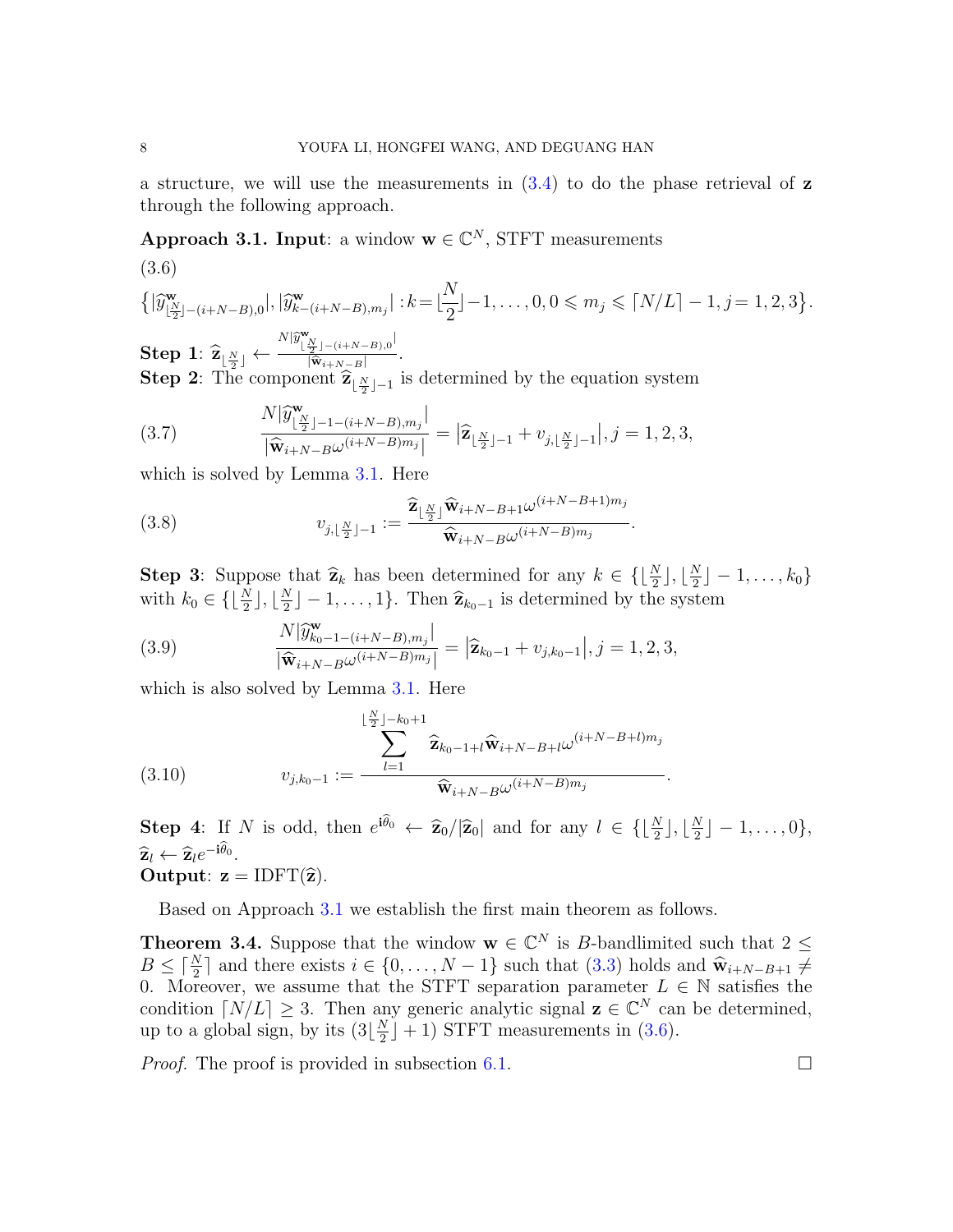**Remark 3.1.** In Theorem [3.4](#page-7-0) it is required that  $\hat{\mathbf{w}}_{i+N-B+1} \neq 0$ . Such a requirement is crucial for the determination of  $\hat{\mathbf{z}}_{\lfloor \frac{N}{2} \rfloor - 1}$ . If it is not satisfied, then [\(3.7\)](#page-7-3) degenerates to

(3.11) 
$$
\frac{N|\widehat{y}_{\lfloor \frac{N}{2} \rfloor - 1 - (i + N - B), m_j}^{\mathbf{w}}|}{|\widehat{\mathbf{w}}_{i + N - B}\omega^{(i + N - B)m_j}|} = |\widehat{\mathbf{z}}_{\lfloor \frac{N}{2} \rfloor - 1}|, j = 1, 2, 3.
$$

Clearly, the above system is underdetermined and  $\hat{\mathbf{z}}_{\lfloor \frac{N}{2} \rfloor-1}$  can not be determined.

<span id="page-8-1"></span>3.3. The second main result: window bandlimit  $B = \lceil \frac{N}{2} \rceil$  $\frac{N}{2}$ |+1. Suppose that the window  $\mathbf{w} \in \mathbb{C}^N$  is  $(\lceil \frac{N}{2} \rceil)$  $\frac{N}{2}$  | + 1)-bandlimited. Consequently, there exists  $i \in \{0, ..., N - 1\}$ 1} such that

<span id="page-8-3"></span>(3.12) 
$$
\widehat{\mathbf{w}}_i = \cdots = \widehat{\mathbf{w}}_{i + \lfloor \frac{N}{2} \rfloor - 2} = 0.
$$

We are interested in the STFT measurement at  $(2 - i + N - n, m)$ :

<span id="page-8-4"></span>(3.13) 
$$
\left|\widehat{y}_{2-i+N-n,m}^{\mathbf{w}}\right| = \frac{1}{N} \Big|\sum_{l=0}^{N-1} \widehat{\mathbf{z}}_{2-i+N-n+l} \widehat{\mathbf{w}}_l \omega^{lm}\Big|,
$$

where  $n \in \{1, \ldots, \lfloor \frac{N}{2} \rfloor\}$  $\binom{N}{2}$ . It follows from  $(3.12), B = \lceil \frac{N}{2} \rceil$  $\frac{N}{2}$  + 1 and Proposition [2.1](#page-5-1) that the summation on the right-hand side of  $(3.13)$  enjoys the following structure:

<span id="page-8-2"></span>
$$
\widehat{\mathbf{z}}_{0}\widehat{\mathbf{w}}_{i-1+N} \qquad \qquad \widehat{\mathbf{z}}_{\lfloor \frac{N}{2} \rfloor-1}\widehat{\mathbf{w}}_{i+\lfloor \frac{N}{2} \rfloor-1} \qquad \qquad \widehat{\mathbf{z}}_{\lfloor \frac{N}{2} \rfloor}\widehat{\mathbf{w}}_{i+\lfloor \frac{N}{2} \rfloor-1} \qquad \qquad \cdots \qquad \qquad \widehat{\mathbf{z}}_{\lfloor \frac{N}{2} \rfloor-1}\widehat{\mathbf{w}}_{i+\lfloor \frac{N}{2} \rfloor}
$$

$$
\widehat{\mathbf{z}}_1 \widehat{\mathbf{w}}_{i + \lfloor \frac{N}{2} \rfloor - 1} \quad \widehat{\mathbf{z}}_2 \widehat{\mathbf{w}}_{i + \lfloor \frac{N}{2} \rfloor} \qquad \qquad \cdots \qquad \qquad \widehat{\mathbf{z}}_{\lfloor \frac{N}{2} \rfloor} \widehat{\mathbf{w}}_{i + 2 \lfloor \frac{N}{2} \rfloor - 2}
$$

Motivated by such a structure, we next use the (multi-window) measurements  $|\hat{y}_{2-i+N-n,m}^{\mathbf{w}(s)}|$  to do the PR of **z** through the following approach, where  $s = 1, 2, 3, 4$ .

<span id="page-8-5"></span><span id="page-8-0"></span>Approach 3.2. Input: four windows  $\mathbf{w}^{(s)} \in \mathbb{C}^N$ ,  $s = 1, 2, 3, 4$ , STFT measurements (3.15)

$$
\left\{ |\widehat{y}_{1-i+N,0}^{\mathbf{w}(1)}|, |\widehat{y}_{1-i+N,0}^{\mathbf{w}(2)}|, |\widehat{y}_{1-i+N,0}^{\mathbf{w}(3)}|, |\widehat{y}_{1-i+N,0}^{\mathbf{w}(4)}|, |\widehat{y}_{k-(i+\lfloor \frac{N}{2} \rfloor-1),m_j}^{\mathbf{w}(1)}| : k = \lfloor \frac{N}{2} \rfloor - 1, \ldots, 1, 0 \le m_j \le \lceil N/L \rceil - 1, j = 1, 2, 3 \right\}.
$$

Step 1: Compute

(3.16) 
$$
\begin{pmatrix}\n\left|\hat{\mathbf{z}}_{\lfloor \frac{N}{2} \rfloor}\right|^{2} \\
\hat{\mathbf{z}}_{\lfloor \frac{N}{2} \rfloor}\hat{\mathbf{z}}_{0} \\
\hat{\mathbf{z}}_{\lfloor \frac{N}{2} \rfloor}\hat{\mathbf{z}}_{0} \\
\hat{\mathbf{z}}_{0}^{2}\n\end{pmatrix} := \mathcal{A}_{0}^{-1} \begin{pmatrix}\nN^{2}|\hat{y}_{1-i+N,0}^{\mathbf{w}(1)}|^{2} \\
N^{2}|\hat{y}_{1-i+N,0}^{\mathbf{w}(2)}|^{2} \\
N^{2}|\hat{y}_{1-i+N,0}^{\mathbf{w}(3)}|^{2} \\
N^{2}|\hat{y}_{1-i+N,0}^{\mathbf{w}(4)}|^{2}\n\end{pmatrix},
$$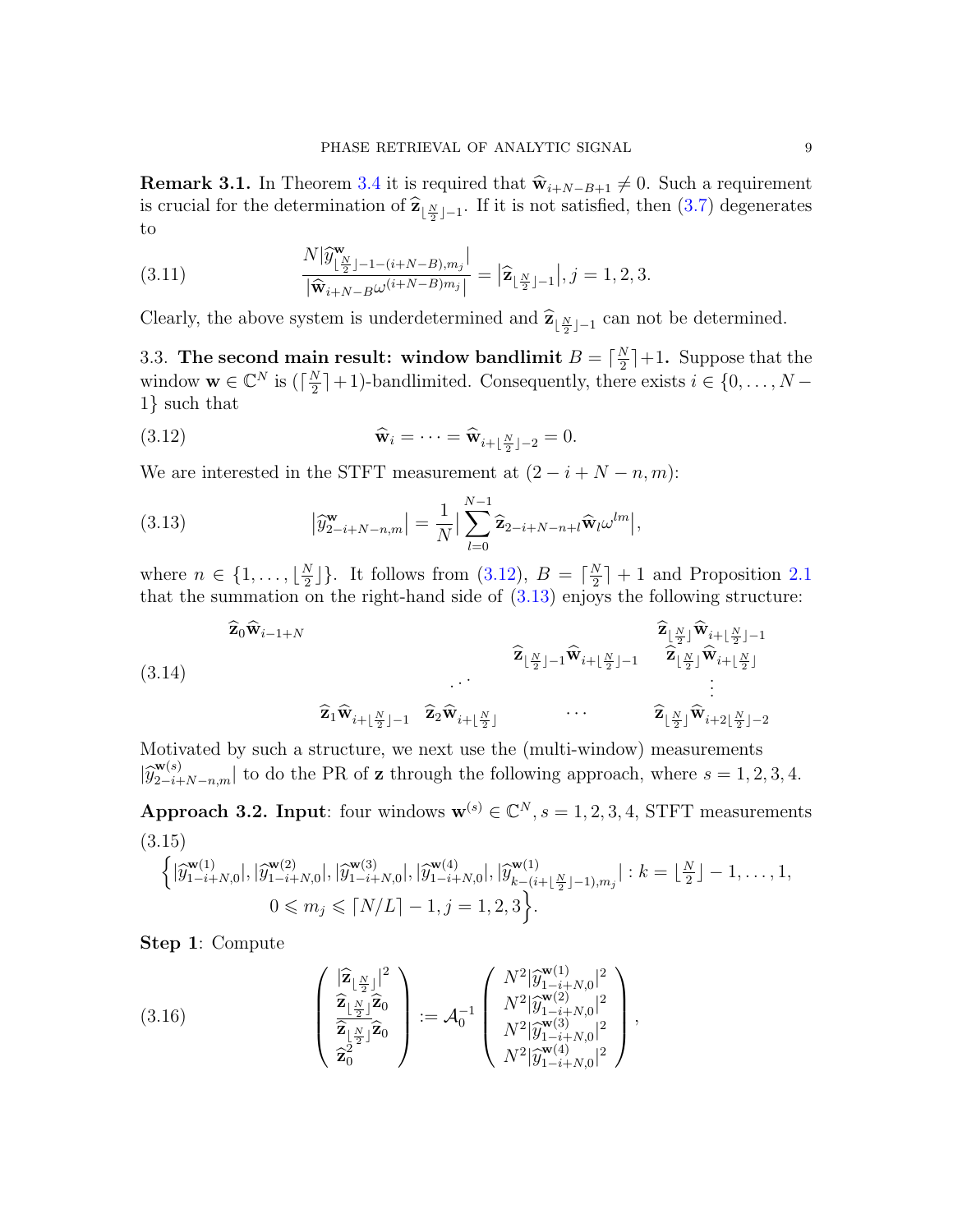from which we obtain  $(\widehat{\mathbf{z}}_0, \widehat{\mathbf{z}}_{\lfloor \frac{N}{2} \rfloor})$ , up to a sign. Here

<span id="page-9-1"></span>
$$
(3.17) \qquad \mathcal{A}_0 := \begin{pmatrix} a_{11}^{(1)} & a_{12}^{(1)} & a_{21}^{(1)} & a_{22}^{(1)} \\ a_{11}^{(2)} & a_{12}^{(2)} & a_{21}^{(2)} & a_{22}^{(2)} \\ a_{11}^{(3)} & a_{12}^{(3)} & a_{21}^{(3)} & a_{22}^{(3)} \\ a_{11}^{(4)} & a_{12}^{(4)} & a_{21}^{(4)} & a_{22}^{(4)} \end{pmatrix}
$$

where

(3.18) 
$$
\begin{cases} a_{11}^{(s)} = |\widehat{\mathbf{w}}_{i+\lfloor \frac{N}{2} \rfloor-1}^{(s)}|^2, \ a_{12}^{(s)} = \widehat{\mathbf{w}}_{i+\lfloor \frac{N}{2} \rfloor-1}^{(s)} \widehat{\mathbf{w}}_{i-1+N}^{(s)},\\ a_{21}^{(s)} = \widehat{\mathbf{w}}_{i-1+N}^{(s)} \widehat{\mathbf{w}}_{i+\lfloor \frac{N}{2} \rfloor-1}^{(s)}, \ a_{22}^{(s)} = |\widehat{\mathbf{w}}_{i-1+N}^{(s)}|^2. \end{cases}
$$

**Step 2**: The component  $\hat{\mathbf{z}}_{\lfloor \frac{N}{2} \rfloor-1}$  is determined by the equation system

<span id="page-9-2"></span>(3.19) 
$$
\frac{N|\widehat{y}_{N-i,m_j}^{w(1)}|}{|\widehat{\mathbf{w}}_{i+\lfloor \frac{N}{2} \rfloor-1}^{(1)}\omega^{(i+\lfloor \frac{N}{2} \rfloor-1)m_j}|} = |\widehat{\mathbf{z}}_{\lfloor \frac{N}{2} \rfloor-1} + v_{j,\lfloor \frac{N}{2} \rfloor-1}|, j=1,2,3,
$$

which is solved by Lemma [3.1.](#page-5-2) Here

(3.20) 
$$
v_{j, \lfloor \frac{N}{2} \rfloor - 1} := \frac{\widehat{\mathbf{z}}_{\lfloor \frac{N}{2} \rfloor} \widehat{\mathbf{w}}_{i + \lfloor \frac{N}{2} \rfloor}^{(1)} \omega^{(i + \lfloor \frac{N}{2} \rfloor) m_j}}{\widehat{\mathbf{w}}_{i + \lfloor \frac{N}{2} \rfloor - 1}^{(1)} \omega^{(i + \lfloor \frac{N}{2} \rfloor - 1) m_j}}.
$$

**Step 3:** Suppose that  $\hat{\mathbf{z}}_k$  has been determined for any  $k \in \{\lfloor \frac{N}{2} \rfloor, \lfloor \frac{N}{2} \rfloor, \lfloor \frac{N}{2} \rfloor, \lfloor \frac{N}{2} \rfloor, \lfloor \frac{N}{2} \rfloor, \lfloor \frac{N}{2} \rfloor, \lfloor \frac{N}{2} \rfloor, \lfloor \frac{N}{2} \rfloor, \lfloor \frac{N}{2} \rfloor, \lfloor \frac{N}{2} \rfloor, \lfloor \frac{N}{2} \rf$  $\frac{N}{2}$ ] – 1, ...,  $k_0$ , 0} with  $k_0 \in \{\lfloor \frac{N}{2} \rfloor, \lfloor \frac{N}{2} \rfloor\}$  $\left[\frac{N}{2}\right] - 1, \ldots, 2\}$ . Then  $\hat{\mathbf{z}}_{k_0-1}$  is determined by the system

(3.21) 
$$
\frac{N|\widehat{y}_{k_0-1-(i+\lfloor \frac{N}{2} \rfloor-1),m_j}^{(\text{u}))}|}{|\widehat{\mathbf{w}}_{i+\lfloor \frac{N}{2} \rfloor-1}^{(1)}\omega^{(i+\lfloor \frac{N}{2} \rfloor-1)m_j}|} = |\widehat{\mathbf{z}}_{k_0-1} + v_{j,k_0-1}|, j=1,2,3,
$$

which is also solved by Lemma [3.1.](#page-5-2) Here

(3.22) 
$$
v_{j,k_0-1} := \frac{\sum_{l=1}^{\lfloor \frac{N}{2} \rfloor - k_0 + 1} \widehat{\mathbf{z}}_{k_0-1+l} \widehat{\mathbf{w}}_{i+\lfloor \frac{N}{2} \rfloor - 1+l}^{(1)} \omega^{(i+\lfloor \frac{N}{2} \rfloor - 1+l)m_j}}{\widehat{\mathbf{w}}_{i+\lfloor \frac{N}{2} \rfloor - 1}^{(1)} \omega^{(i+\lfloor \frac{N}{2} \rfloor - 1)m_j}}.
$$

## Output:  $z = IDFT(\hat{z})$ .

<span id="page-9-0"></span>**Theorem 3.5.** Let the STFT separation parameter L satisfy  $\lfloor N/L \rfloor \ge 3$ . Suppose that the four windows  $\mathbf{w}^{(s)} \in \mathbb{C}^N, s = 1, \ldots, 4$  are  $\left(\frac{N}{2}\right)$  $\frac{N}{2}$  + 1)-bandlimited such that they satisfy  $(3.12)$  for  $i \in \{0, \ldots, N-1\}$ . Moreover,  $\widehat{\mathbf{w}}_{i+1}^{(1)}$  $\lim_{i+\lfloor \frac{N}{2} \rfloor} \neq 0$  and the matrix  $\mathcal{A}_0$  in [\(3.17\)](#page-9-1) is invertible. Then, through Approach [3.2,](#page-8-0) any generic analytic signal  $\mathbf{z} \in \mathbb{C}^N$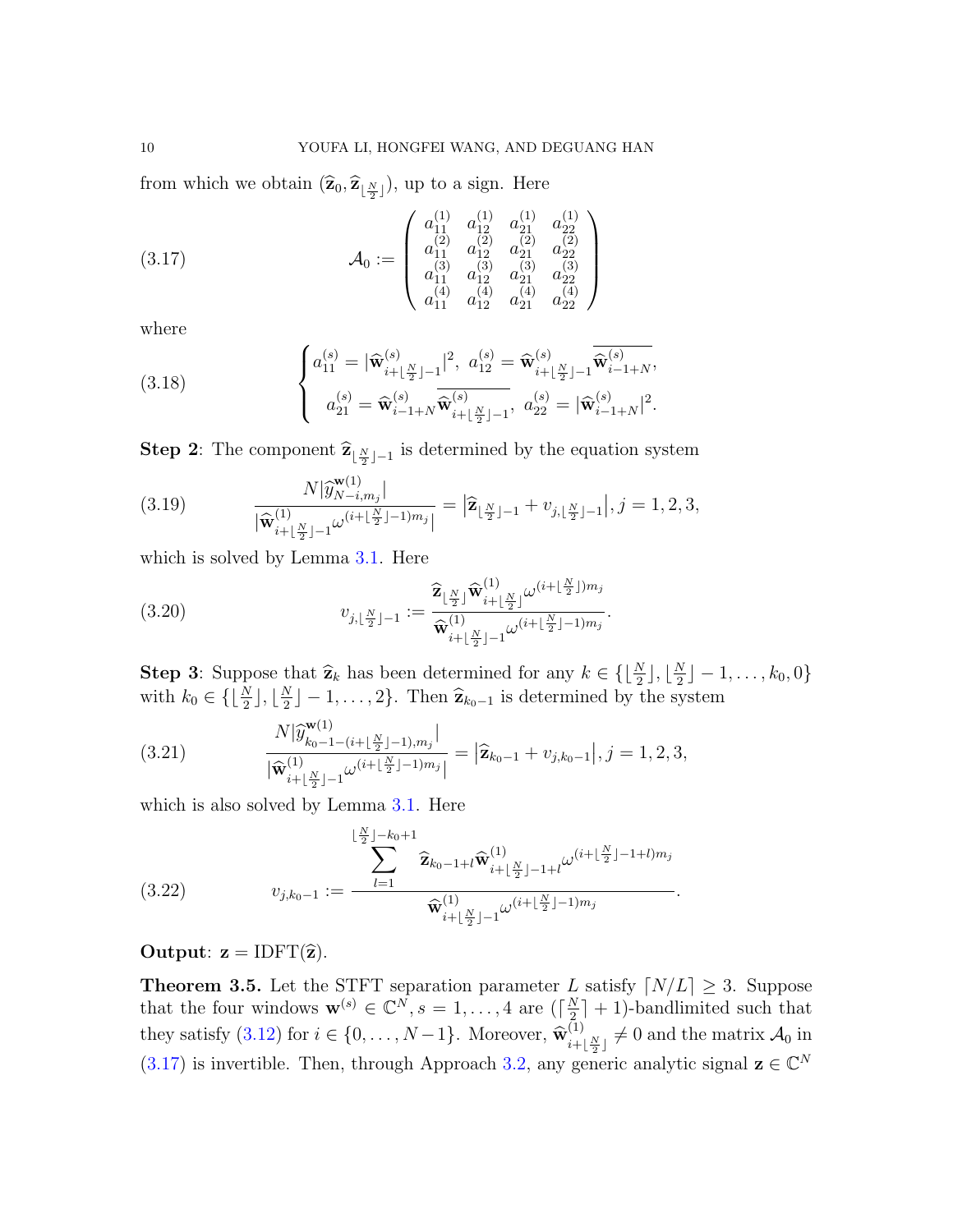can be determined (up to a global sign) by its  $(3|\frac{N}{2})$  $\frac{N}{2}$  + 1) STFT measurements in  $(3.15).$  $(3.15).$ 

*Proof.* The proof is provided in subsection [6.2.](#page-16-0)

<span id="page-10-0"></span>**Remark 3.2.** For the case that windows being  $\left(\frac{N}{2}\right)$  $\frac{N}{2}$  + 1)-bandlimited, the corre-sponding Approach [3.2](#page-8-0) is conducted by multiple-window measurements. The following example implies that for such a window bandlimit case, the PR may not be achieved from the single-window STFT measurements. As such, the multiple-window STFT measurements in  $(3.15)$  are used to do the PR.

<span id="page-10-1"></span>**Example 3.1.** Let  $N = 4$ ,  $B = 3$  and  $L = 1$ . Then for an analytic signal  $z \in \mathbb{C}^4$ its DFT  $\hat{\mathbf{z}} = (\hat{\mathbf{z}}_0, \hat{\mathbf{z}}_1, \hat{\mathbf{z}}_2, 0)$ . Choose a 3-bandlimited window  $\mathbf{w} \in \mathbb{C}^4$  such that  $\hat{\mathbf{w}} = (\hat{\mathbf{w}}_0, 0, \hat{\mathbf{w}}_1, 0)$  it is easy to chock that  $|\hat{\mathbf{w}}| = 1|\hat{\mathbf{z}}_1\hat{\mathbf{w}}_1 + \hat{\mathbf{$  $(\widehat{\mathbf{w}}_0, 0, \widehat{\mathbf{w}}_2, 0),$  it is easy to check that  $|\widetilde{y}_{0,0}^{\mathbf{w}}| = \frac{1}{4} |\widehat{\mathbf{z}}_0 \widehat{\mathbf{w}}_0 + \widehat{\mathbf{z}}_2 \widehat{\mathbf{w}}_2| = |\widehat{y}_{0,2}^{\mathbf{w}}| = \frac{1}{4} |\widehat{\mathbf{z}}_2 \widehat{\mathbf{w}}_0 + \widehat{\mathbf{z}}_2 \widehat{\mathbf{w}}_1| \leq \widehat{\mathbf{z}}_1 + \$  $\left| \frac{\mathbf{w}}{0,0} \right| \, = \, \frac{1}{4} | \widehat{\mathbf{Z}}_0 \widehat{\mathbf{w}}_0 + \widehat{\mathbf{z}}_2 \widehat{\mathbf{w}}_2 | \, = \, | \widehat{y}^{\mathbf{w}}_{0,2} | \, = \, \frac{1}{4}$  $\left| \widehat{\mathbf{z}}_0 \widehat{\mathbf{w}}_2 \omega^4 \right|, \, \left| \widehat{y}^{\mathbf{w}}_{0,1} \right| \, = \frac{1}{4}$  $\frac{1}{4}|\widehat{\mathbf{z}}_2\widehat{\mathbf{w}}_0 + \widehat{\mathbf{z}}_0\widehat{\mathbf{w}}_2\omega^2| = |\widehat{y}^{\mathbf{w}}_{0,3}| = \frac{1}{4}$  $\frac{1}{4}|\widehat{\mathbf{z}}_2\widehat{\mathbf{w}}_0 + \widehat{\mathbf{z}}_0\widehat{\mathbf{w}}_2\omega^6|, |\widehat{y}_{1,0}^{\mathbf{w}}| = |\widehat{y}_{1,1}^{\mathbf{w}}| =$  $|\widehat{y}^{\mathbf{w}}_{1,2}| = |\widehat{y}^{\mathbf{w}}_{1,3}| = \frac{1}{4}$ <br> $\lim_{n \to \infty} |\widehat{y}^{\mathbf{w}}_{1,n}| = |\widehat{y}^{\mathbf{w}}_{1,n}|$  $\frac{1}{4}|\widehat{\mathbf{z}}_1\widehat{\mathbf{w}}_0|, |\widehat{y}_{2,0}^{\mathbf{w}}| = \frac{1}{4}$ <br> $\mathbf{z}_1$  $\frac{1}{4}|\widehat{\mathbf{z}}_2\widehat{\mathbf{w}}_0 + \widehat{\mathbf{z}}_0\widehat{\mathbf{w}}_2| = |\widehat{y}_{2,2}^{\mathbf{w}}| = \frac{1}{4}$  $\frac{1}{4}|\widehat{\mathbf{z}}_2\widehat{\mathbf{w}}_0+\widehat{\mathbf{z}}_0\widehat{\mathbf{w}}_2\omega^4|,\,|\widehat{y}^{\mathbf{w}}_{2,1}| =$ 1  $\frac{1}{4}|\widehat{\mathbf{z}}_2\widehat{\mathbf{w}}_0+\widehat{\mathbf{z}}_0\widehat{\mathbf{w}}_2\omega^2| = |\widehat{y}^{\mathbf{w}}_{2,3}| = \frac{1}{4}$  $\frac{1}{4}|\hat{\mathbf{z}}_2\hat{\mathbf{w}}_0 + \hat{\mathbf{z}}_0\hat{\mathbf{w}}_2\omega^6|$ , and  $|\hat{y}_{3,0}^{\mathbf{w}}| = |\hat{y}_{3,1}^{\mathbf{w}}| = |\hat{y}_{3,2}^{\mathbf{w}}| = |\hat{y}_{3,3}^{\mathbf{w}}| =$ 1  $\frac{1}{4}|\hat{\mathbf{z}}_1\hat{\mathbf{w}}_2|$ . That is, the total number of available STFT measurements of **z** is 6. Since  $\hat{\mathbf{z}}_1 = 0$  the receiven of **z** is essentially the PP problem in  $\mathbb{C}^3$ . By [41, section 1.2.1], the  $\vec{z}_3 = 0$ , the recovery of **z** is essentially the PR problem in  $\mathbb{C}^3$ . By [\[41,](#page-22-0) section 1.2.1], the minimum number of measurements for PB of  $\mathbb{C}^3$  is 8. Then the above single window minimum number of measurements for PR of  $\mathbb{C}^3$  is 8. Then the above single-window STFT measurements do not provide redundant information. Consequently,multiplewindow STFT measurements are necessary.

**Remark 3.3.** In Theorem [3.5](#page-9-0) it is required that  $\widehat{\mathbf{w}}_{i+1}^{(1)}$  $\sum_{i+\lfloor \frac{N}{2} \rfloor}^{(1)} \neq 0$ . Or else, the system in [\(3.19\)](#page-9-2) degenerates to

(3.23) 
$$
\frac{N|\widehat{y}_{N-i,m_j}^{\mathbf{w}(1)}|}{|\widehat{\mathbf{w}}_{i+\lfloor \frac{N}{2} \rfloor-1}^{(1)}\omega^{(i+\lfloor \frac{N}{2} \rfloor-1)m_j}|} = |\widehat{\mathbf{z}}_{\lfloor \frac{N}{2} \rfloor-1}|.
$$

Clearly, the above system is underdetermined and  $\widehat{\mathbf{z}}_{\lfloor \frac{N}{2} \rfloor - 1}$  can not be recovered exactly.

<span id="page-10-3"></span>3.4. The third main result: windows are analytic. In what follows we provide a PR approach for the case that  $N$  is even and the windows are analytic such that it requires fewer measurements than Approaches [3.1](#page-7-1) and [3.2.](#page-8-0)

<span id="page-10-4"></span><span id="page-10-2"></span>Approach 3.3. Input: two analytic windows  $\mathbf{w}^{(1)}, \mathbf{w}^{(2)} \in \mathbb{C}^N$ , STFT measurements  $\big\{|\widehat{y}_{\frac{N}{2},0}^{\mathbf{w}(1)}|,|\widehat{y}_{\frac{N}{2},0}^{\mathbf{w}(2)}|,|\widehat{y}_{k,m_j}^{\mathbf{w}(1)}\big\}$  $\binom{w(1)}{k,m_j}, k = \frac{N}{2}$ (3.24)  $\{|\hat{y}_{\frac{N}{2},0}^{\mathbf{w}(1)}|,|\hat{y}_{\frac{N}{2},0}^{\mathbf{w}(2)}|,|\hat{y}_{k,m_j}^{\mathbf{w}(1)}|,k=\frac{N}{2}-1,\ldots,1,0\leqslant m_j\leqslant\lceil N/L\rceil-1,j=1,2,3\}.$ 

Step 1:

$$
(\widehat{\mathbf{z}}_0,\widehat{\mathbf{z}}_{\frac{N}{2}})\leftarrow\Big(\frac{N(-|\widehat{y}_{\frac{N}{2},0}^{\mathbf{w}(1)}|\widehat{\mathbf{w}}_0^{(2)} + |\widehat{y}_{\frac{N}{2},0}^{\mathbf{w}(2)}|\widehat{\mathbf{w}}_0^{(1)})}{\widehat{\mathbf{w}}_0^{(1)}\widehat{\mathbf{w}}_{\frac{N}{2}}^{(2)}-\widehat{\mathbf{w}}_0^{(2)}\widehat{\mathbf{w}}_{\frac{N}{2}}^{(1)}},\frac{N(|\widehat{y}_{\frac{N}{2}}^{\mathbf{w}(1)}|\widehat{\mathbf{w}}_{\frac{N}{2}}^{(2)} - |\widehat{y}_{\frac{N}{2},0}^{\mathbf{w}(2)}|\widehat{\mathbf{w}}_{\frac{N}{2}}^{(1)})}{\widehat{\mathbf{w}}_0^{(1)}\widehat{\mathbf{w}}_{\frac{N}{2}}^{(2)}-\widehat{\mathbf{w}}_0^{(2)}\widehat{\mathbf{w}}_{\frac{N}{2}}^{(1)}}\Big).
$$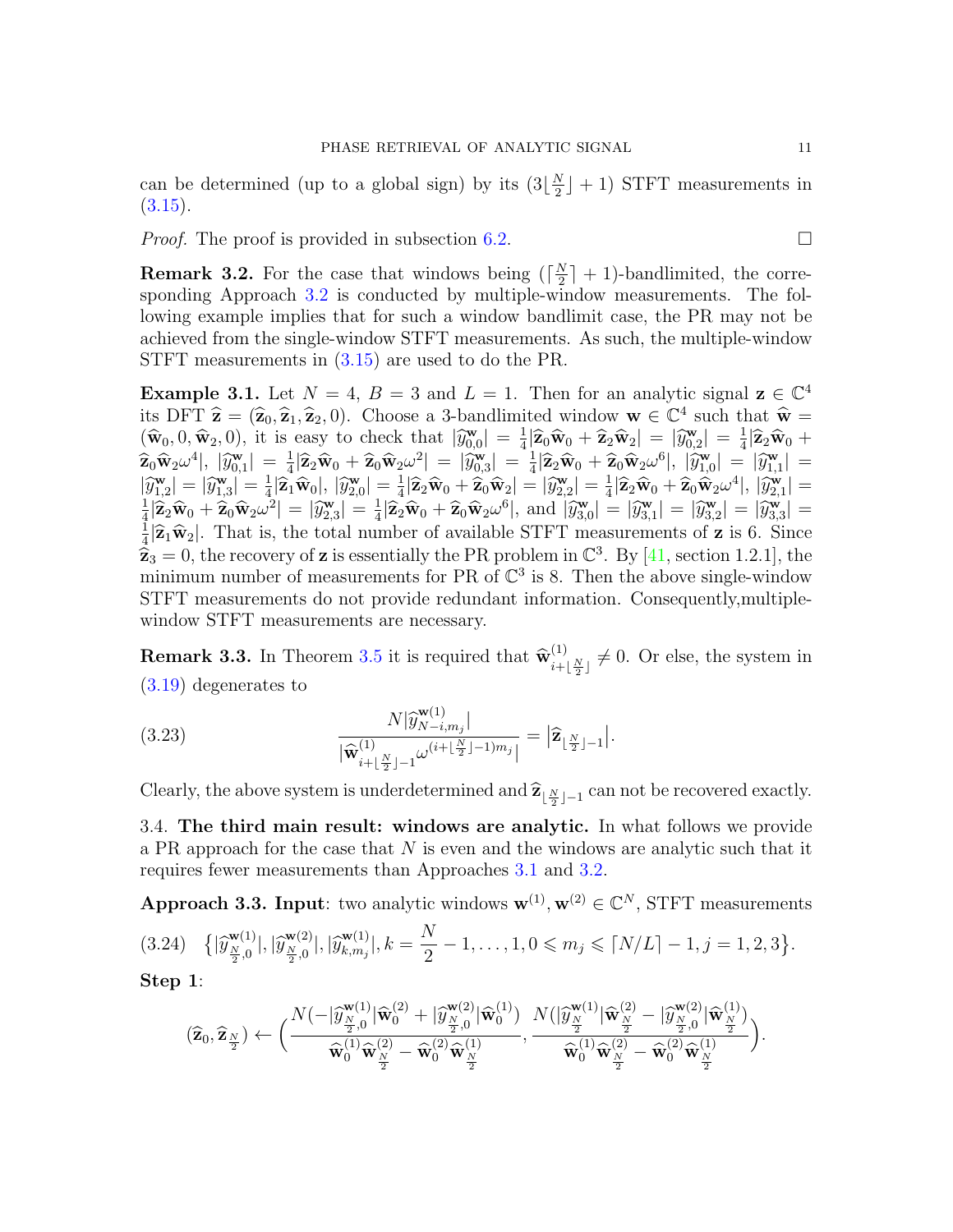**Step 2:** If the following three circles w.r.t the variable  $\hat{\mathbf{z}}_{\frac{N}{2}-1}$ :

$$
\frac{N\big|\widehat{\boldsymbol{y}}_{\frac{N}{2}-1,m_j}^{\mathbf{w}(1)}\big|}{\big|\widehat{\mathbf{w}}_0^{(1)}\big|} = \big|\widehat{\mathbf{z}}_{\frac{N}{2}-1} + \frac{\widehat{\mathbf{z}}_{\frac{N}{2}}\widehat{\mathbf{w}}_1^{(1)}\boldsymbol{\omega}^{m_j}}{\widehat{\mathbf{w}}_0^{(1)}}\big|, j=1,2,3
$$

does not have only one intersection point then

$$
(\widehat{\mathbf{z}}_0,\widehat{\mathbf{z}}_{\frac{N}{2}})\leftarrow \Big(\frac{N(-|\widehat{y}_{\frac{N}{2},0}^{\mathbf{w}(1)}|\widehat{\mathbf{w}}_0^{(2)}-|\widehat{y}_{\frac{N}{2},0}^{\mathbf{w}(2)}|\widehat{\mathbf{w}}_0^{(1)})}{\widehat{\mathbf{w}}_0^{(1)}\widehat{\mathbf{w}}_{\frac{N}{2}}^{(2)}-\widehat{\mathbf{w}}_0^{(2)}\widehat{\mathbf{w}}_{\frac{N}{2}}^{(1)}},\frac{N(|\widehat{y}_{\frac{N}{2},0}^{\mathbf{w}(1)}|\widehat{\mathbf{w}}_{\frac{N}{2}}^{(2)}+|\widehat{y}_{\frac{N}{2},0}^{\mathbf{w}(2)}|\widehat{\mathbf{w}}_{\frac{N}{2}}^{(1)})}{\widehat{\mathbf{w}}_0^{(1)}\widehat{\mathbf{w}}_{\frac{N}{2}}^{(2)}-\widehat{\mathbf{w}}_0^{(2)}\widehat{\mathbf{w}}_{\frac{N}{2}}^{(1)})}\Big).
$$

Step 3: Through the similar procedures in step 2 and step 3 of Approach [3.2,](#page-8-0) other components of  $\hat{\mathbf{z}}$  can be determined by  $\{|\hat{y}_{k,m_j}^{\mathbf{w}(1)}\rangle$  $\vert_{k,m_j}^{\mathbf{w}(1)}\vert: k=\frac{N}{2}-1,\ldots,1,0\leqslant m_j\leqslant k$  $\lceil N/L \rceil - 1, j = 1, 2, 3 \}.$ Output:  $z = IDFT(\hat{z})$ .

Based on Approach [3.3,](#page-10-2) we establish the third main result.

<span id="page-11-0"></span>**Theorem 3.6.** Suppose that  $N$  is even and the STFT separation parameter  $L$  satisfies  $\lfloor N/L \rfloor \geq 3$ . Moreover, both the two windows  $\mathbf{w}^{(1)}$  and  $\mathbf{w}^{(2)}$  are analytic such that  $\widehat{\mathbf{w}}_1^{(1)} \widehat{\mathbf{w}}_0^{(1)} \neq 0$  and the matrix

<span id="page-11-2"></span>
$$
(3.25)
$$
\n
$$
\begin{pmatrix}\n\widehat{\mathbf{w}}_0^{(1)} & \widehat{\mathbf{w}}_N^{(1)} \\
\widehat{\mathbf{w}}_0^{(2)} & \widehat{\mathbf{w}}_N^{(2)}\n\end{pmatrix}
$$

is invertible. Then any generic analytic signal  $\mathbf{z} \in \mathbb{C}^N$ , through Approach [3.3,](#page-10-2) can be determined (up to a sign) by its  $(\frac{3N}{2} - 1)$  STFT measurements in [\(3.24\)](#page-10-4).

*Proof.* The proof is provided in section [6.4.](#page-19-0)

3.5. A final remark: windows of large bandlimit lead to large number of measurements. Recall that the bandlimits of windows in Theorems [3.4](#page-7-0) and [3.5](#page-9-0) are required to be shorter than  $\lceil \frac{N}{2} \rceil$  $\frac{N}{2}$  and to be  $\lceil \frac{N}{2} \rceil$  $\frac{N}{2}$  + 1, respectively. Since the windows in Theorem [3.6](#page-11-0) are analytic, naturally their bandlimits  $\leq (\frac{N}{2} + 1)$ . The following states that if the bandlimit  $B \gg \lceil \frac{N}{2} \rceil + 1$  then far more measurements than those in Theorems [3.4](#page-7-0) and [3.5](#page-9-0) are required to do the PR. Suppose that the windows  $\mathbf{w}^{(s)} \in \mathbb{C}^N, s = 1, \ldots, M$  are B-bandlimited such that  $B \gg \lceil \frac{N}{2} \rceil + 1$ . For such a bandlimit case, it is easy to check that

<span id="page-11-1"></span>(3.26)

$$
|\widehat{y}_{\lfloor \frac{N}{2}\rfloor - (i+N-B),m}^{\mathbf{w}(s)}| = \frac{1}{N} |\widehat{\mathbf{z}}_{\lfloor \frac{N}{2}\rfloor} \widehat{\mathbf{w}}_{i+N-B}^{(s)} \omega^{(i+N-B)m} + \widehat{\mathbf{z}}_0 \widehat{\mathbf{w}}_{i+N-B+\lceil \frac{N}{2}\rceil}^{(s)} \omega^{(i+N-B+\lceil \frac{N}{2}\rceil)m} + \ldots + \widehat{\mathbf{z}}_{B-\lceil \frac{N}{2}\rceil - 1} \widehat{\mathbf{w}}_{i+N-1}^{(s)} \omega^{(i+N-1)m} |.
$$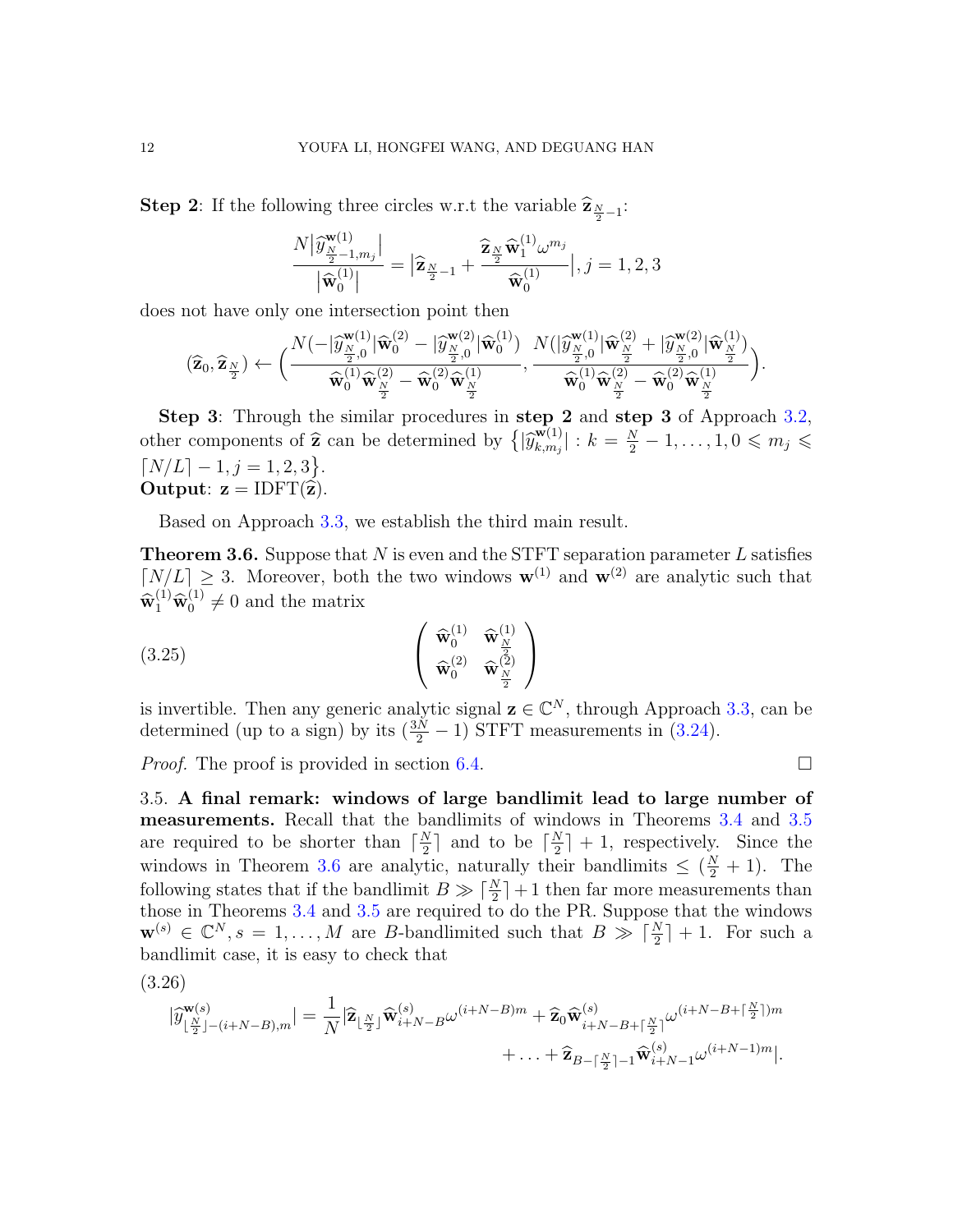The summation on the right-hand side of [\(3.26\)](#page-11-1) enjoys the similar structure as that in [\(3.14\)](#page-8-2), but it is involved with  $(B - \lceil \frac{N}{2} \rceil + 1)$  components  $\{\hat{\mathbf{z}}_0, \ldots, \hat{\mathbf{z}}_{B - \lceil \frac{N}{2} \rceil - 1}, \hat{\mathbf{z}}_{\lfloor \frac{N}{2} \rfloor}\}.$ What is more, among other measurements one can check that  $|\hat{y}_{\lfloor \frac{N}{2} \rfloor}^{w(s)}|$ .  $\frac{w(s)}{\lfloor \frac{N}{2} \rfloor - (i+N-B),m}$  is involved with the minimum number of components. To recover the above  $(B - \lceil \frac{N}{2} \rceil + 1)$ components, by [\[41\]](#page-22-0) it is commonly required  $4(B - \lceil \frac{N}{2} \rceil + 1) + O(1)$  measurements. After this recovery, by the similar procedures in the proof of Theorem [3.5,](#page-9-0)  $3(N - B)$ additional measurements are required to recover the other components. Then the total number of required measurements is  $3N - 4\left[\frac{N}{2}\right]$  $\frac{N}{2}$  + B + 4 + O(1). For large N and  $\lceil \frac{N}{2} \rceil$  $\frac{N}{2}$  | + 1  $\ll B \lt N$ , it is clear that the required number  $\gg 3\lfloor \frac{N}{2} \rfloor$  $\frac{N}{2}$  + 1. Therefore, for the case that windows with large bandlimits, large number of measurements are required to do the PR.

## <span id="page-12-1"></span>4. Examples to demonstrate Theorems [3.4,](#page-7-0) [3.5](#page-9-0) and [3.6,](#page-11-0) and their applications

<span id="page-12-0"></span>4.1. Examples to demonstrate Theorems [3.4,](#page-7-0) [3.5](#page-9-0) and [3.6.](#page-11-0) Choose the realvalued signal  $\mathbf{x} = (\mathbf{x}_0, \dots, \mathbf{x}_{47})$  from [\[35,](#page-21-21) Page 163] such that  $\mathbf{x}_n = \frac{\sin(\frac{n\pi}{3})}{n\pi}$  $\frac{\ln(\frac{1}{3})}{n\pi}$ . Its analytic signal is denoted by  $z = (z_0, \ldots, z_{47})$ . The real and imaginary parts of z are plotted in Figure [4.1](#page-13-1) (a-b). Approaches [3.1,](#page-7-1) [3.2](#page-8-0) and [3.3](#page-10-2) will be applied to do the PR of  $z$ . Moreover, the separation parameter  $L = 16$  such that  $\lfloor N/L \rfloor = 3$ . The recovery error is defined as  $\min\{\frac{\|\mathbf{z}-\tilde{\mathbf{z}}\|_2}{\|\mathbf{z}\|_2}$  $\frac{\mathbf{z}-\tilde{\mathbf{z}}\|_2}{\|\mathbf{z}\|_2},\, \frac{\|\mathbf{z}+\tilde{\mathbf{z}}\|_2}{\|\mathbf{z}\|_2}$  $\frac{\mathbf{z} + \mathbf{z}_{\parallel 2}}{\|\mathbf{z}\|_2}$  where  $\tilde{\mathbf{z}}$  is the recovery result. Denote

<span id="page-12-3"></span>(4.1) 
$$
\tilde{\mathbf{z}}^{\pm} := \arg \min_{\tilde{\mathbf{z}} \in \{\tilde{\mathbf{z}}, -\tilde{\mathbf{z}}\}} \frac{\|\mathbf{z} - \mathring{\mathbf{z}}\|_2}{\|\mathbf{z}\|_2}.
$$

We first choose a window  $\bf{w}$  such that its bandlimit is 2, and its real and imaginary parts are plotted in Figure [4.1](#page-13-1) (c-d). Approach  $3.1$  is applied to recover z by its STFT measurements in [\(3.6\)](#page-7-2) associated with w. Its recovery error is  $8.7684 \times 10^{-16}$ . The graph of  $|z - \tilde{z}^{\pm}|$  is plotted in Figure [4.3](#page-15-0) (a). Additionally, we choose four windows  $\mathbf{w}^{(s)}, s = 1, \ldots, 4$  such that their bandlimits are  $\lceil 48/2 \rceil + 1 = 25$ . They are plotted in Figure [4.2](#page-14-0) (a-h). Approach  $3.2$  is applied to recover z by its STFT measurements in [\(3.15\)](#page-8-5) associated with the four windows. Its recovery error is  $4.9823 \times 10^{-13}$ . Correspondingly, the graph of  $|z - \tilde{z}^{\pm}|$  is plotted in Figure [4.3](#page-15-0) (b). Next Approach [3.3](#page-10-2) is conducted to check Theorem [3.6.](#page-11-0) For this, we choose two analytic windows  $\mathbf{\mathring{w}}^{(s)}, s = 1, 2$  such that they are plotted in Figure [4.2](#page-14-0) (i-1). The corresponding recovery error is 3.9023 × 10<sup>-12</sup>. The graph of  $|z - \tilde{z}^{\pm}|$  is plotted in Figure [4.3](#page-15-0) (c). The three errors are mainly derived from the roundoff error of computation. They imply that Approach [3.1](#page-7-1) using windows of narrow bandlimits outperforms Approaches [3.2](#page-8-0) and [3.3](#page-10-2) using windows of wide bandlimits.

<span id="page-12-2"></span>4.2. Application: exact recovery of instantaneous frequency. The IF  $z_{\varphi} =$  $(\varphi^*(0), \ldots, \varphi^*(47))$  of **z** in subsection [4.1](#page-12-0) is defined by [\(1.1\)](#page-2-0). It is referred to as the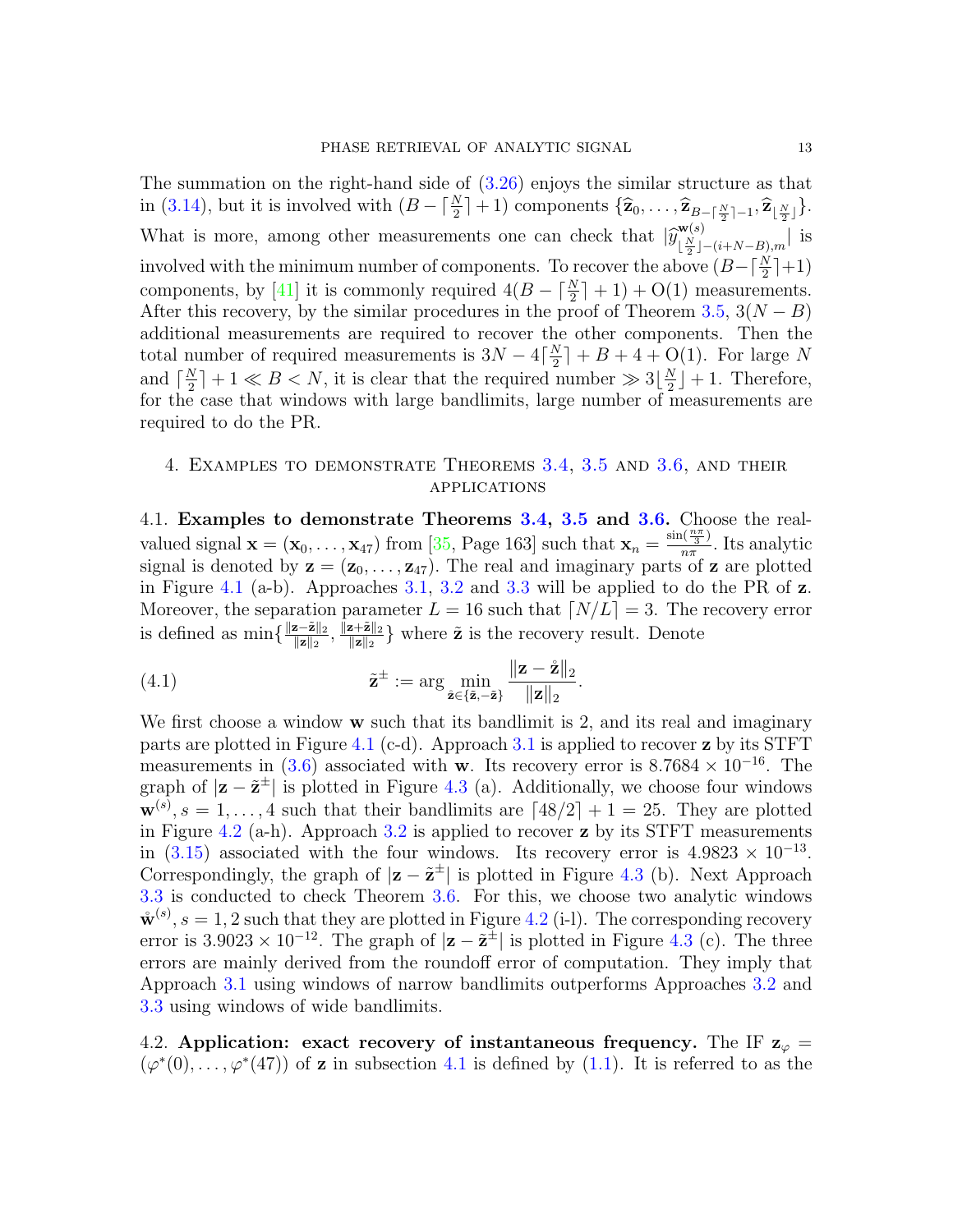analytic IF of  $\mathbf x$  (c.f. [\[15\]](#page-20-13)). The IF of  $\mathbf z$  is plotted in Figure [4.3](#page-15-0) (d). The IF error is defined as  $|z_{\varphi} - \tilde{z}_{\varphi}^{\pm}|$  $\frac{1}{\varphi}$  where  $\tilde{\mathbf{z}}^{\pm}$  is as in [\(4.1\)](#page-12-3). Correspondingly, the three IF recovery errors are plotted in Figures [4.3](#page-15-0) (e-g). They are derived from the STFT-PR error addressed in subsection [4.1.](#page-12-0) Naturally, as in subsection [4.1](#page-12-0) the IF recovery error from Approach [3.1](#page-7-1) is much smaller than those from Approaches [3.2](#page-8-0) and [3.3.](#page-10-2)

<span id="page-13-1"></span>

FIGURE 4.1. (a) The graph of the real part of  $z$ ; (b) The graph of the imaginary part of  $z$ ; (c) The graph of the real part of the window  $w$ ; (d) The graph of the imaginary part of the window w.

### 5. Conclusion

This paper concerns on the phase retrieval of analytic signals in  $\mathbb{C}^N$  by STFT measurements. For the window of STFT being bandlimited, we examine the structure of STFT. In particular, if the windows are B-bandlimited our main results state that a generic analytic signal can be determined up to a sign by  $(3\frac{N}{2})$  $\frac{N}{2}$  | + 1) measurements. What is more, if  $N$  is even and the windows are also analytic then the above number of measurements can be reduced to  $(3|\frac{N}{2})$  $\frac{N}{2}$  – 1). Several approaches are provided to do STFT-PR for difference cases of bandlimit. As an application, the main results are applied to exactly recover the instantaneous frequency.

#### 6. Appendix

### <span id="page-13-0"></span>6.1. Proof of Theorem [3.4.](#page-7-0)

### 6.1.1. An auxiliary result.

<span id="page-13-2"></span>**Lemma 6.1.** Suppose that the window  $\mathbf{w} \in \mathbb{C}^N$  is B-bandlimited such that  $2 \leq$  $B \leq \lceil \frac{N}{2} \rceil$ . Consequently, there exists  $i \in \{0, ..., N-1\}$  such that  $\widehat{\mathbf{w}}_i = \cdots =$  $\hat{\mathbf{w}}_{i+N-B-1} = 0$  and  $\hat{\mathbf{w}}_{i+N-B} \neq 0$ . Then for any analytic signal  $\mathbf{z} \in \mathbb{C}^N$  such that its<br>DET  $\hat{\mathbf{z}} = (\hat{\mathbf{z}}, \hat{\mathbf{z}}, \hat{\mathbf{z}}, \hat{\mathbf{z}}, \hat{\mathbf{z}}, \hat{\mathbf{z}}, \hat{\mathbf{z}}, \hat{\mathbf{z}}, \hat{\mathbf{z}}, \hat{\mathbf{z}}, \hat{\mathbf{z}}, \hat{\mathbf{z}}, \hat$ DFT  $\hat{\mathbf{z}} = (\hat{\mathbf{z}}_0, \hat{\mathbf{z}}_1, \dots, \hat{\mathbf{z}}_{\lfloor \frac{N}{2} \rfloor}, 0, \dots, 0)$ , we have the followings:

**Case I:** N is even. The component  $\hat{\mathbf{z}}_{\lfloor \frac{N}{2} \rfloor}$  can be determined (up to a sign) by the measurement  $|\hat{y}_{\lfloor \frac{l}{2} \rfloor}^{\mathbf{w}}$  $\frac{\mathbf{w}}{\lfloor \frac{N}{2} \rfloor - (i+N-B),0}$ .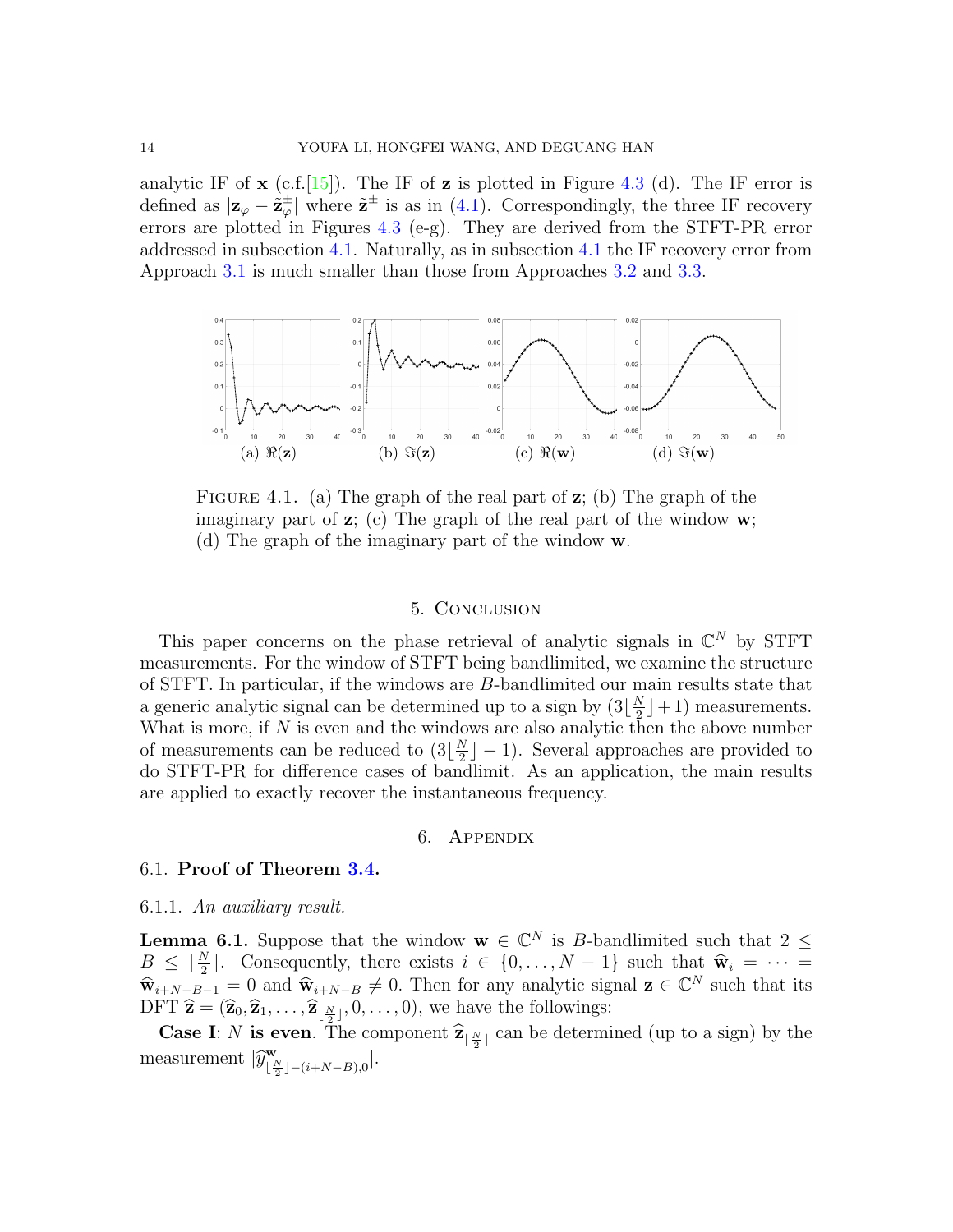<span id="page-14-0"></span>

FIGURE 4.2. (a-h) The real and imaginary parts of the four windows  $\mathbf{w}^{(s)}$  used in Approach [3.2;](#page-8-0) (i-l) The real and imaginary parts of the two windows  $\mathring{\mathbf{w}}^{(1)}$  and  $\mathring{\mathbf{w}}^{(2)}$  used in Approach [3.2.](#page-8-0)

**Case II:** N is odd. The component  $\hat{\mathbf{z}}_{\lfloor \frac{N}{2} \rfloor}$  can be determined (up to a unimodular scalar) by  $|\hat{y}_{\lfloor \frac{l}{2} \rfloor}^{\mathbf{w}}$  $\frac{1}{2} \sum_{i=1}^{N} \frac{1}{i} - (i + N - B)$ <sub>,0</sub>

*Proof.* One can check that  $|\hat{y}_{\left[\frac{1}{2}\right]}^{\mathbf{w}}|$  $\frac{\mathbf{w}}{\lfloor\frac{N}{2}\rfloor-(i+N-B),0}$   $|=\frac{1}{N}$  $\frac{1}{N}|\widehat{\mathbf{z}}_{\lfloor \frac{N}{2}\rfloor}\widehat{\mathbf{w}}_{i+N-B}|$ . Then  $\widehat{\mathbf{z}}_{\lfloor \frac{N}{2}\rfloor}=$  $N|\hat{y}^{\mathbf{w}}_{\lfloor \frac{N}{2} \rfloor-(i+N-B),0}|$  $\frac{\frac{N}{2} \int -(i+N-B)_{,0}^{N} e^{i\theta_0}}{\sqrt{\hat{w}_{i+N-B}}}$ . By Proposition [2.1](#page-5-1) for N being even we have  $\hat{\mathbf{z}}_{\frac{N}{2}} \in \mathbb{R}$ . The proof is completed.  $\square$ 

6.1.2. Proof of Theorem [3.4.](#page-7-0) We just need to complete the proof for N being even. It can be similarly completed for the odd case. The proof will be completed by induction. By Lemma [6.1](#page-13-2) or Step 1 of Approach [3.1,](#page-7-1) the component  $\hat{\mathbf{z}}_{\frac{N}{2}}$  can be determined up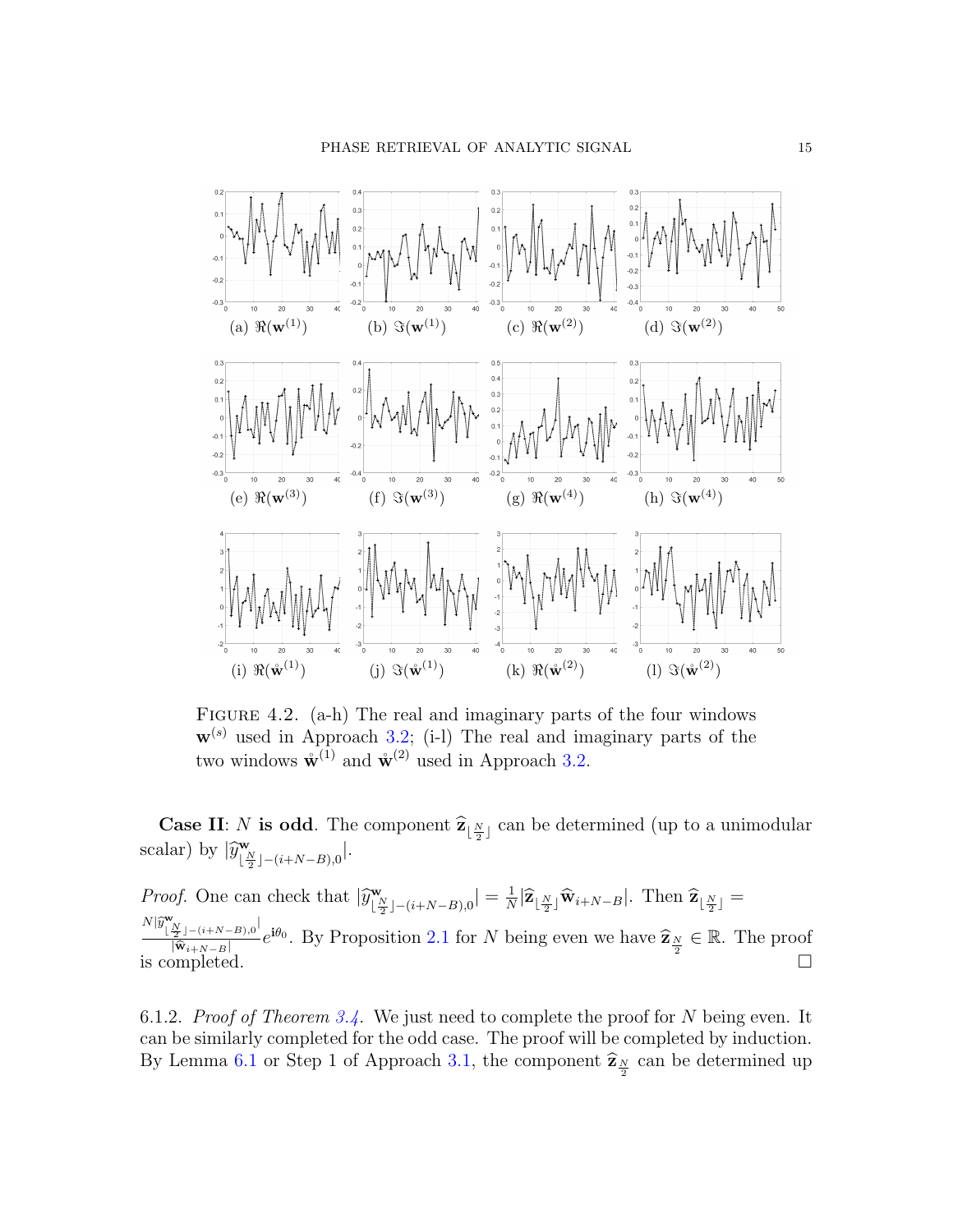<span id="page-15-0"></span>

FIGURE 4.3. (a) The recovery error of Approach [3.1;](#page-7-1) (b) The recovery error of Approach [3.2;](#page-8-0) (c) The recovery error of Approach [3.3;](#page-10-2) (d) The instantaneous frequency of z; (e) The instantaneous frequency error of Approach [3.1;](#page-7-1) (f) The instantaneous frequency error of Approach [3.2;](#page-8-0) (g) The instantaneous frequency error of Approach [3.3.](#page-10-2)

to a sign by the measurement  $|\hat{y}_{N-(i+N-B),0}^{\mathbf{w}}|$ . Denote such a determination result by  $\epsilon \widehat{\mathbf{z}}_{N}$  with  $\epsilon \in \{1, -1\}$ . In what follows, we discuss how to recover other components.

We first address the recovery of  $\hat{\mathbf{z}}_{\frac{N}{2}-1}$  by Step 2 of Approach [3.1.](#page-7-1) One can check that [\(3.7\)](#page-7-3) holds, namely

<span id="page-15-1"></span>(6.1) 
$$
\frac{N|\widehat{y}_{\frac{N}{2}-1-(i+N-B),m_j}|}{|\widehat{\mathbf{w}}_{i+N-B}\omega^{(i+N-B)m_j}|} = |\widehat{\mathbf{z}}_{\frac{N}{2}-1} + v_{j,\frac{N}{2}-1}|,
$$

where  $v_{j, \frac{N}{2}-1}$  is expressed in [\(3.8\)](#page-7-4) and  $j = 1, 2, 3$ . For the generic analytic signal **z**, we have  $\hat{\mathbf{z}}_{\frac{N}{2}} \neq 0$ . Therefore, for  $v_{j, \frac{N}{2}-1}$  in [\(3.8\)](#page-7-4) we have

$$
\frac{v_{1,\frac{N}{2}-1} - v_{2,\frac{N}{2}-1}}{v_{1,\frac{N}{2}-1} - v_{3,\frac{N}{2}-1}} = \frac{\omega^{m_1} - \omega^{m_2}}{\omega^{m_1} - \omega^{m_3}}.
$$

By Lemma [3.3,](#page-5-3) we have  $\Im\left(\frac{v_{1,\frac{N}{2}-1} - v_{2,\frac{N}{2}-1}}{1\right)$  $v_{1,\frac{N}{2}-1} - v_{3,\frac{N}{2}-1}$  $\Big) \neq 0$ . Then it follows from Lemma [3.1](#page-5-2)

that there exists a unique solution to the equation system  $(6.1)$  w.r.t  $\hat{\mathbf{z}}_{N-1}$ . Clearly,  $\epsilon \hat{\mathbf{z}}_{\frac{N}{2}-1}$  is a solution. Then it is the unique one. In what follows, we address how to recover other components  $\{\widehat{\mathbf{z}}_{\frac{N}{2}-2},\ldots,\widehat{\mathbf{z}}_0\}$ . As in Step 3 of Approach [3.1,](#page-7-1) based on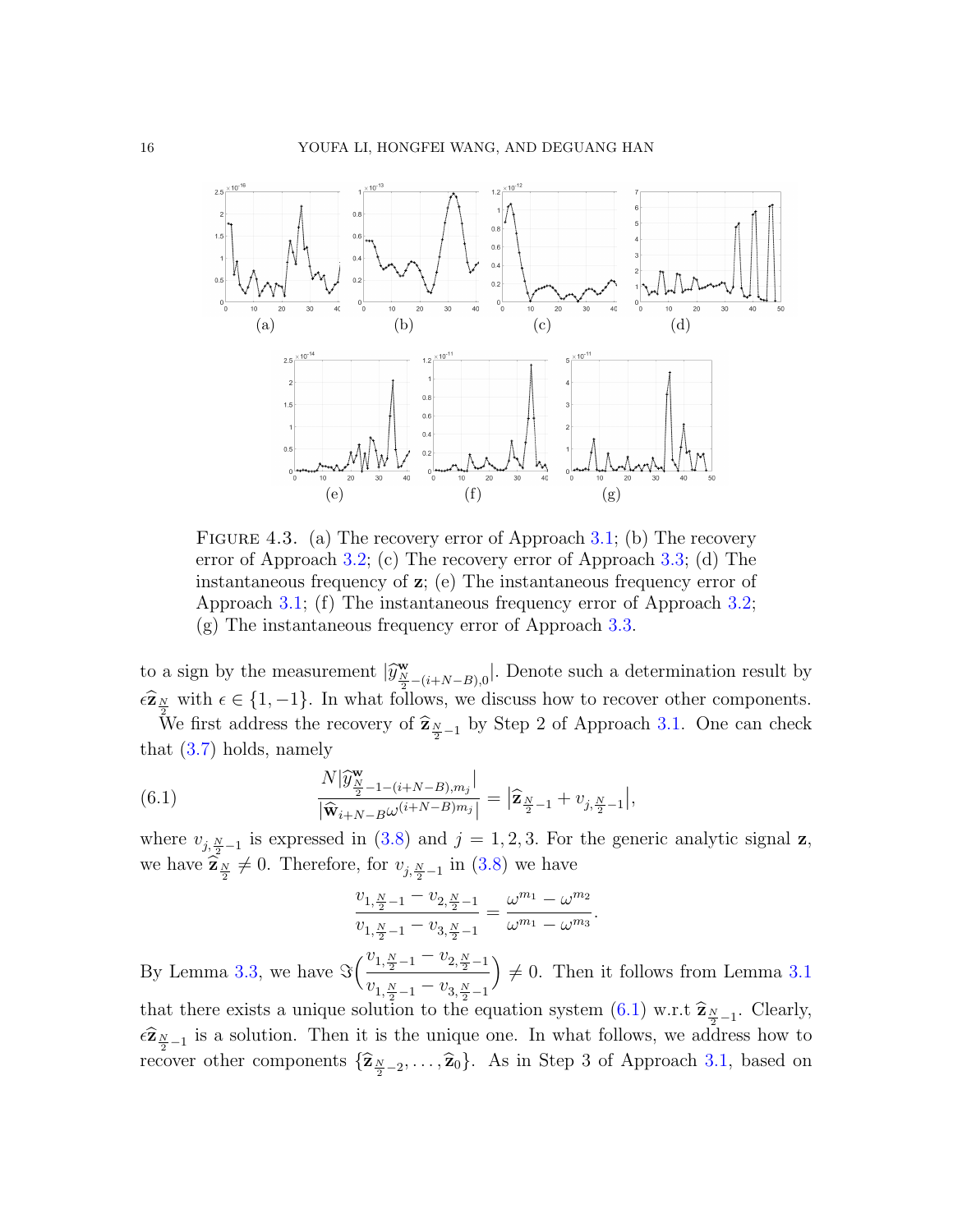the measurements

$$
\left\{ |\widehat{y}^{\mathbf{w}}_{\frac{N}{2}-(i+N-B),0}|,|\widehat{y}^{\mathbf{w}}_{\ell-(i+N-B),m_j}|: \ell=\frac{N}{2}-1,\ldots,k_0,0\leqslant m_j\leqslant \lceil N/L\rceil-1,j=1,2,3\right\},\right\}
$$

suppose that  $\epsilon \hat{\mathbf{z}}_k$  has been obtained for any  $k \in \{\frac{N}{2}, \frac{N}{2} - 1, \ldots, k_0\}$  with  $k_0 \in \{\frac{N}{2}, \frac{N}{2} - 1, \ldots, k_0\}$  $1, \ldots, 1$ . Then one can check that  $(3.9)$  holds, namely,

<span id="page-16-1"></span>(6.2) 
$$
\frac{N|\widehat{y}_{k_0-1-(i+N-B),m_j}^{\mathbf{w}}|}{|\widehat{\mathbf{w}}_{i+N-B}\omega^{(i+N-B)m_j}|} = |\widehat{\mathbf{z}}_{k_0-1} + v_{j,k_0-1}|, j=1,2,3.
$$

The quantity  $v_{j,k_0-1}$  is as in  $(3.10)$ , namely,

(6.3) 
$$
v_{j,k_0-1} := \frac{\sum_{l=1}^{N} \epsilon \widehat{\mathbf{z}}_{k_0-1+l} \widehat{\mathbf{w}}_{i+N-B+l} \omega^{(i+N-B+l)m_j}}{\widehat{\mathbf{w}}_{i+N-B} \omega^{(i+N-B)m_j}}.
$$

Define

$$
f(\widehat{\mathbf{z}}_{k_0}) := \frac{v_{1,k_0-1} - v_{2,k_0-1}}{v_{1,k_0-1} - v_{3,k_0-1}}.
$$

Recall that  $\hat{w}_{i+N-B+1} \neq 0$ . Then one can check that  $f(\hat{z}_{k_0})$  meets the requirements in<br>Lomma 3.2 for the generic analytic signal z. Therefore, by Lomma 3.1 the component Lemma [3.2](#page-5-4) for the generic analytic signal z. Therefore, by Lemma [3.1](#page-5-2) the component  $\epsilon \hat{\mathbf{z}}_{k_0-1}$  can be determined by the equation system [\(6.2\)](#page-16-1). By the induction, the proof can be completed.

<span id="page-16-0"></span>6.2. **Proof of Theorem [3.5.](#page-9-0)** It follows from the first row of  $(3.14)$  that

<span id="page-16-3"></span>(6.4) 
$$
|\widehat{y}_{1-i+N,0}^{\mathbf{w}(s)}| = \frac{1}{N} |\widehat{\mathbf{z}}_{\lfloor \frac{N}{2} \rfloor} \widehat{\mathbf{w}}_{i+\lfloor \frac{N}{2} \rfloor-1}^{(s)} + \widehat{\mathbf{z}}_0 \widehat{\mathbf{w}}_{i-1+N}^{(s)}|,
$$

where  $s = 1, \ldots, 4$ . Then

<span id="page-16-2"></span>
$$
(6.5) \qquad (\widehat{\mathbf{z}}_{\lfloor \frac{N}{2} \rfloor} \widehat{\mathbf{w}}_{i+\lfloor \frac{N}{2} \rfloor-1}^{(s)} + \widehat{\mathbf{z}}_0 \widehat{\mathbf{w}}_{i-1+N}^{(s)}) \overline{(\widehat{\mathbf{z}}_{\lfloor \frac{N}{2} \rfloor} \widehat{\mathbf{w}}_{i+\lfloor \frac{N}{2} \rfloor-1}^{(s)} + \widehat{\mathbf{z}}_0 \widehat{\mathbf{w}}_{i-1+N}^{(s)})} = N^2 |\widehat{y}_{1-i+N,0}^{\mathbf{w}(s)}|^2.
$$

One can check that [\(6.5\)](#page-16-2) can be reexpressed as

(6.6) 
$$
\mathcal{A}_{0}\left(\frac{\left|\hat{\mathbf{z}}_{\lfloor \frac{N}{2}\rfloor}\right|^{2}}{\left|\frac{\hat{\mathbf{z}}_{\lfloor \frac{N}{2}\rfloor}\hat{\mathbf{z}}_{0}}{\left|\hat{\mathbf{z}}_{\lfloor \frac{N}{2}\rfloor}\right|^{2}}\right)}\right) = \left(\frac{N^{2}|\hat{y}_{1-i+N,0}^{\mathbf{w}(1)}|^{2}}{N^{2}|\hat{y}_{1-i+N,0}^{\mathbf{w}(2)}|^{2}}\right),\newline\left(\frac{\hat{\mathbf{z}}_{\lfloor \frac{N}{2}\rfloor}\hat{\mathbf{z}}_{0}}{\left|\hat{\mathbf{z}}_{0}^{2}\right|^{2}}\right) = \left(\frac{N^{2}|\hat{y}_{1-i+N,0}^{\mathbf{w}(1)}|^{2}}{N^{2}|\hat{y}_{1-i+N,0}^{\mathbf{w}(4)}|^{2}}\right),\newline\newline
$$

where  $\mathcal{A}_0$  is defined in Approach [3.2](#page-8-0) [\(3.17\)](#page-9-1). Since  $\mathcal{A}_0$  is invertible and  $\hat{\mathbf{z}}_0 \in \mathbb{R}$  then  $(\widehat{\mathbf{z}}_0, \widehat{\mathbf{z}}_{\lfloor \frac{N}{2} \rfloor})$  can be determined up to a sign by the four measurements in [\(6.4\)](#page-16-3). We denote such a recovery result by  $\epsilon(\hat{\mathbf{z}}_0, \hat{\mathbf{z}}_{\lfloor \frac{N}{2} \rfloor})$  with  $\epsilon \in \{1, -1\}$ . In what follows, we discuss how to determine other components of  $\hat{z}$ .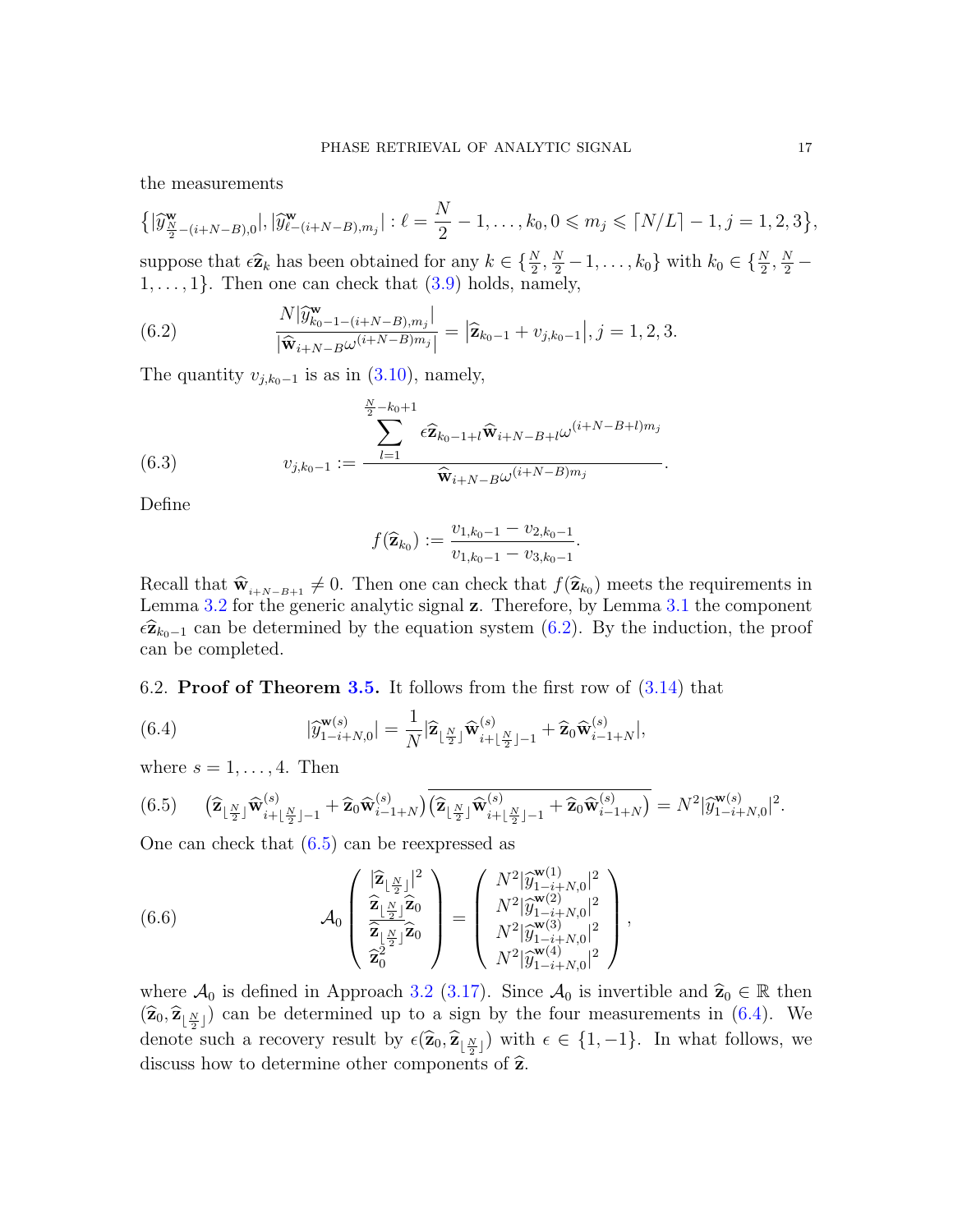We first address the recovery of  $\hat{\mathbf{z}}_{\lfloor \frac{N}{2} \rfloor - 1}$  by Step 2 of Approach [3.2.](#page-8-0) One can check that

<span id="page-17-0"></span>(6.7) 
$$
\frac{N|\hat{y}_{N-i,m_j}^{(\mathbf{u})}|}{|\widehat{\mathbf{w}}_{i+\lfloor \frac{N}{2} \rfloor-1}^{(1)}\omega^{(i+\lfloor \frac{N}{2} \rfloor-1)m_j}|} = |\widehat{\mathbf{z}}_{\lfloor \frac{N}{2} \rfloor-1} + v_{j,\lfloor \frac{N}{2} \rfloor-1}|, j=1,2,3,
$$

where

(6.8) 
$$
v_{j, \lfloor \frac{N}{2} \rfloor - 1} := \frac{\epsilon \widehat{\mathbf{z}}_{\lfloor \frac{N}{2} \rfloor} \widehat{\mathbf{w}}_{i + \lfloor \frac{N}{2} \rfloor}^{(1)} \omega^{(i + \lfloor \frac{N}{2} \rfloor) m_j}}{\widehat{\mathbf{w}}_{i + \lfloor \frac{N}{2} \rfloor - 1}^{(1)} \omega^{(i + \lfloor \frac{N}{2} \rfloor - 1) m_j}}.
$$

For the generic analytic signal  $\mathbf{z} \in \mathbb{C}^N$ , we have  $\widehat{\mathbf{z}}_{\lfloor \frac{N}{2} \rfloor} \neq 0$ . Therefore,

$$
\frac{v_{1,\lfloor\frac{N}{2}\rfloor-1}-v_{2,\lfloor\frac{N}{2}\rfloor-1}}{v_{1,\lfloor\frac{N}{2}\rfloor-1}-v_{3,\lfloor\frac{N}{2}\rfloor-1}}=\frac{\omega^{m_1}-\omega^{m_2}}{\omega^{m_1}-\omega^{m_3}}.
$$

By Lemma [3.3,](#page-5-3) we have

$$
\Im\Big(\frac{v_{1,\lfloor \frac{N}{2} \rfloor-1}-v_{2,\lfloor \frac{N}{2} \rfloor-1}}{v_{1,\lfloor \frac{N}{2} \rfloor-1}-v_{3,\lfloor \frac{N}{2} \rfloor-1}}\Big)\neq 0.
$$

Now it follows from Lemma [3.1](#page-5-2) that there exists a unique solution to the equation system  $(6.7)$  w.r.t  $\hat{\mathbf{z}}_{\lfloor \frac{N}{2} \rfloor - 1}$ . Clearly,  $\epsilon \hat{\mathbf{z}}_{\lfloor \frac{N}{2} \rfloor - 1}$  is a solution. Then it is the unique solution. In what follows, we address how to recover other components  $\{\hat{\mathbf{z}}_{\lfloor \frac{N}{2} \rfloor - 2}, \ldots, \hat{\mathbf{z}}_1\}$ .

As in Step 3 of Approach [3.2,](#page-8-0) based on the measurements

(6.9) 
$$
\{|\hat{y}_{1-i+N,0}^{w(s)}|, |\hat{y}_{\ell-(i+\lfloor \frac{N}{2} \rfloor-1),m_j}^{w(1)}| : \ell = \lfloor \frac{N}{2} \rfloor - 1, \ldots, k_0, \quad s = 1, 2, 3, 4, 0 \le m_j \le \lceil N/L \rceil - 1, j = 1, 2, 3\},
$$

suppose that  $\hat{\mathbf{z}}_k$  has been determined for any  $k \in \{\lfloor \frac{N}{2} \rfloor, \lfloor \frac{N}{2} \rfloor, \lfloor \frac{N}{2} \rfloor, \lfloor \frac{N}{2} \rfloor, \lfloor \frac{N}{2} \rfloor, \lfloor \frac{N}{2} \rfloor, \lfloor \frac{N}{2} \rfloor, \lfloor \frac{N}{2} \rfloor, \lfloor \frac{N}{2} \rfloor, \lfloor \frac{N}{2} \rfloor, \lfloor \frac{N}{2} \rfloor, \lfloor \frac{N}{$  $\frac{N}{2}$ ]  $-1, \ldots, k_0, 0$ } with  $k_0 \in \{\lfloor \frac{N}{2} \rfloor, \lfloor \frac{N}{2} \rfloor\}$  $\left[\frac{N}{2}\right] - 1, \ldots, 2\}.$  We next recover  $\hat{\mathbf{z}}_{k_0-1}$ . One can check that

.

(6.10) 
$$
\frac{N|\widehat{y}_{k_0-1-(i+\lfloor \frac{N}{2} \rfloor-1),m_j}^{(1)}|}{|\widehat{\mathbf{w}}_{i+\lfloor \frac{N}{2} \rfloor-1}^{(1)}\omega^{(i+\lfloor \frac{N}{2} \rfloor-1)m_j}|} = |\widehat{\mathbf{z}}_{k_0-1} + v_{j,k_0-1}|, j=1,2,3,
$$

where

(6.11) 
$$
v_{j,k_0-1} := \frac{\sum_{l=1}^{\lfloor \frac{N}{2} \rfloor - k_0 + 1} \epsilon \widehat{\mathbf{z}}_{k_0-1+l} \widehat{\mathbf{w}}_{i+\lfloor \frac{N}{2} \rfloor - 1+l}^{(1)} \omega^{(i+\lfloor \frac{N}{2} \rfloor - 1+l)m_j}}{\widehat{\mathbf{w}}_{i+\lfloor \frac{N}{2} \rfloor - 1}^{(1)} \omega^{(i+\lfloor \frac{N}{2} \rfloor - 1)m_j}}
$$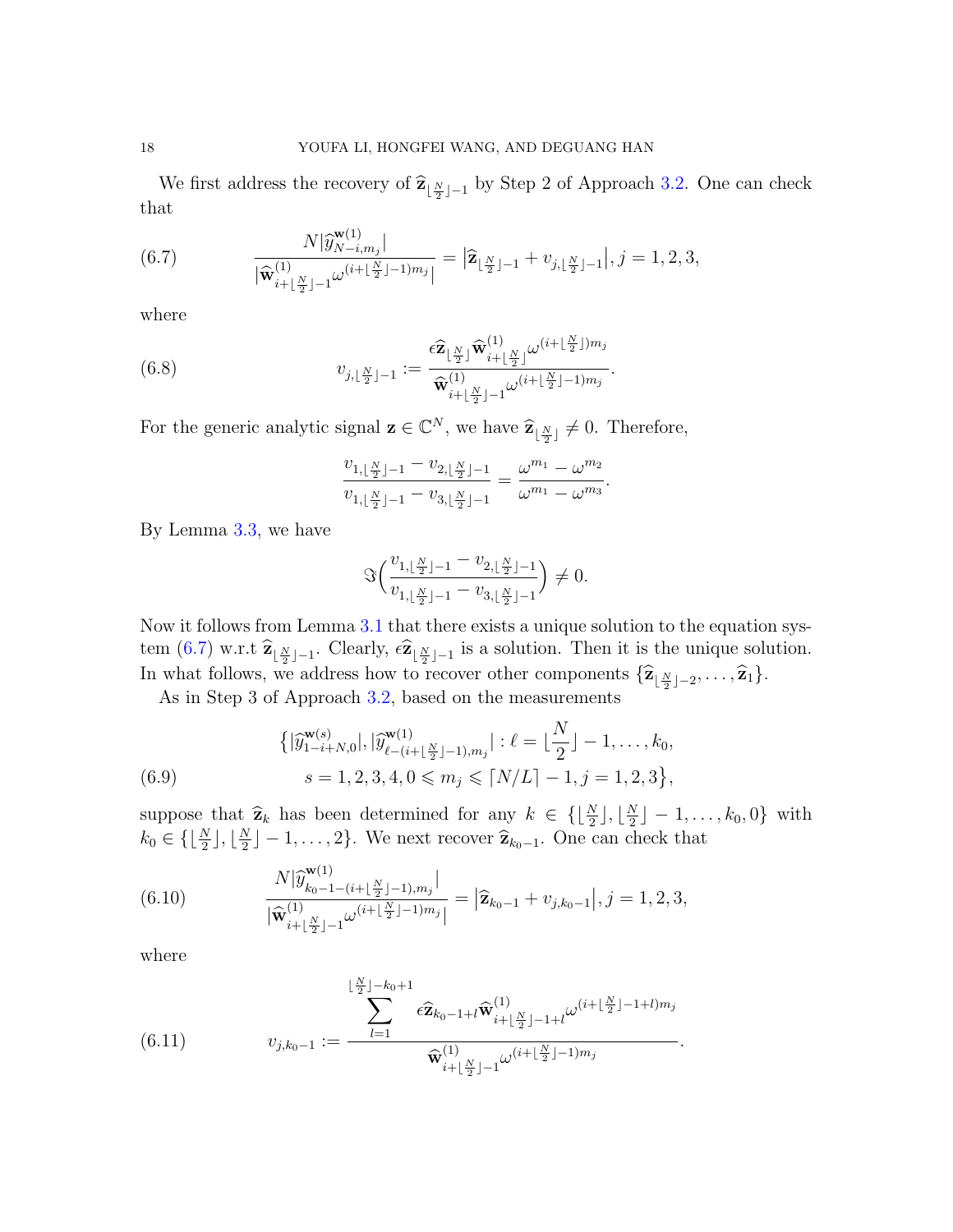Define

(6.12) 
$$
g(\widehat{\mathbf{z}}_{k_0}) := \frac{v_{1,k_0-1} - v_{2,k_0-1}}{v_{1,k_0-1} - v_{3,k_0-1}}
$$

Recall that  $\widehat{\mathbf{w}}_{i+1}^{(1)}$  $\hat{z}_{i+\lfloor \frac{N}{2} \rfloor}^{(1)} \neq 0$ . For the generic analytic signal z, it holds that  $\hat{z}_{k_0} \neq 0$ . Now it follows from Lemma [3.2](#page-5-4) that  $\Im(g(\hat{\mathbf{z}}_{k_0})) \neq 0$ . By Lemma [3.1,](#page-5-2)  $\epsilon \hat{\mathbf{z}}_{k_0-1}$  can be determined. This completes the proof determined. This completes the proof.

## 6.3. A lemma for proving Theorem [3.6.](#page-11-0)

<span id="page-18-4"></span>**Lemma 6.2.** Suppose that N is even, and  $z, \tilde{z} \in \mathbb{C}^N$  are both generic analytic signals such that their DFTs  $\hat{\mathbf{z}} = (\hat{\mathbf{z}}_0, \hat{\mathbf{z}}_1, \dots, \hat{\mathbf{z}}_{\frac{N}{2}}, 0, \dots, 0)$  and  $\tilde{\mathbf{z}} = (\tilde{\mathbf{z}}_0, \tilde{\mathbf{z}}_1, \dots, \tilde{\mathbf{z}}_{\frac{N}{2}}, 0, \dots, 0)$ . Moreover, the STFT separation parameter  $L \in \mathbb{N}$  such that  $\lceil N/L \rceil \geq 3$ , and w is an analytic window such that  $\hat{\mathbf{w}}_1 \hat{\mathbf{w}}_0 \neq 0$ . If  $|\tilde{\mathbf{z}}_{\frac{N}{2}}| \neq |\hat{\mathbf{z}}_{\frac{N}{2}}|$  then their STFT (w.r.t **w**) magnitudes are different from each other.

*Proof.* By Proposition [2.1,](#page-5-1) both  $\hat{\mathbf{z}}_N$  and  $\hat{\mathbf{z}}_N$  are real-valued. Suppose that  $\hat{\mathbf{z}}_N = \lambda \hat{\mathbf{z}}_N$ such that  $\pm 1 \neq \lambda \in \mathbb{R}$ . We just need to prove that there exists  $m \in \{0, 1, \ldots, \lceil N/L \rceil - \}$ 1} such that the STFT magnitudes at  $(\frac{N}{2} - 1, m)$  of **z** and  $\tilde{z}$  are different to each other. If not, we arbitrarily choose distinctive  $m_1, m_2, m_3 \in \{0, 1, \ldots, \lceil N/L \rceil - 1\}.$ Then we have

$$
(6.13) \quad \frac{1}{N}|\widehat{\mathbf{z}}_{\frac{N}{2}-1}\widehat{\mathbf{w}}_0+\widehat{\mathbf{z}}_{\frac{N}{2}}\widehat{\mathbf{w}}_1\omega^{m_j}|=|\widehat{y}_{\frac{N}{2}-1,m_j}^{\mathbf{w}}|=\frac{1}{N}|\widehat{\mathbf{z}}_{\frac{N}{2}-1}\widehat{\mathbf{w}}_0+\widehat{\mathbf{z}}_{\frac{N}{2}}\widehat{\mathbf{w}}_1\omega^{m_j}|,j=1,2,3.
$$

Since  $\tilde{\mathbf{z}}_{\frac{N}{2}} = \lambda \hat{\mathbf{z}}_{\frac{N}{2}}$  then

<span id="page-18-0"></span>(6.14) 
$$
|\widehat{\mathbf{z}}_{\frac{N}{2}-1}\widehat{\mathbf{w}}_0+\widehat{\mathbf{z}}_{\frac{N}{2}}\widehat{\mathbf{w}}_1\omega^{m_j}|^2=|\widehat{\widetilde{\mathbf{z}}}_{\frac{N}{2}-1}\widehat{\mathbf{w}}_0+\lambda\widehat{\mathbf{z}}_{\frac{N}{2}}\widehat{\mathbf{w}}_1\omega^{m_j}|^2.
$$

Using Proposition [2.1](#page-5-1) again,  $\hat{w}_0$  is real-valued. Then one can check that [\(6.14\)](#page-18-0) is equivalent to

<span id="page-18-1"></span>
$$
(6.15)
$$

$$
(\lambda^2 - 1)\widehat{\mathbf{z}}_{\frac{N}{2}}^2 |\widehat{\mathbf{w}}_1|^2 + (|\widehat{\mathbf{z}}_{\frac{N}{2}-1}|^2 - |\widehat{\mathbf{z}}_{\frac{N}{2}-1}|^2)\widehat{\mathbf{w}}_0^2 + 2\Re{\{\overline{\omega}^{m_j}\widehat{\mathbf{w}}_1\widehat{\mathbf{w}}_0\widehat{\mathbf{z}}_{\frac{N}{2}}(\lambda \widehat{\mathbf{z}}_{\frac{N}{2}-1} - \widehat{\mathbf{z}}_{\frac{N}{2}-1})\} = 0.
$$
  
Multinlying  $\omega^{m_j}$  on both sides of (6.15) leads to

Multiplying  $\omega^{m_j}$  on both sides of  $(6.15)$  leads to

<span id="page-18-3"></span>(6.16) 
$$
\begin{aligned}\n&[(\lambda^2 - 1)\widehat{\mathbf{z}}_{\frac{N}{2}}^2|\widehat{\mathbf{w}}_1|^2 + (|\widehat{\mathbf{z}}_{\frac{N}{2}-1}|^2 - |\widehat{\mathbf{z}}_{\frac{N}{2}-1}|^2)\widehat{\mathbf{w}}_0^2]\omega^{m_j} \\
&+ (\lambda - 1)\widehat{\mathbf{z}}_{\frac{N}{2}}\widehat{\widetilde{\mathbf{z}}}_{\frac{N}{2}-1}\widehat{\mathbf{w}}_1\widehat{\mathbf{w}}_0\omega^{2m_j} + (\lambda - 1)\widehat{\mathbf{z}}_{\frac{N}{2}}\widehat{\widetilde{\mathbf{z}}}_{\frac{N}{2}-1}\widehat{\mathbf{w}}_0\widehat{\widetilde{\mathbf{w}}}_1 = 0.\n\end{aligned}
$$

Consider the following equation w.r.t  $x$ :

<span id="page-18-2"></span>(6.17) 
$$
[(\lambda^2 - 1)|\widehat{\mathbf{z}}_{\frac{N}{2}}|^2 |\widehat{\mathbf{w}}_1|^2 + (|\widehat{\mathbf{z}}_{\frac{N}{2}-1}|^2 - |\widehat{\mathbf{z}}_{\frac{N}{2}-1}|^2)\widehat{\mathbf{w}}_0^2]x + (\lambda - 1)\widehat{\mathbf{z}}_{\frac{N}{2}}\widehat{\mathbf{z}}_{\frac{N}{2}-1}\widehat{\mathbf{w}}_1\widehat{\mathbf{w}}_0x^2 + (\lambda - 1)\widehat{\mathbf{z}}_{\frac{N}{2}}\widehat{\mathbf{z}}_{\frac{N}{2}-1}\widehat{\mathbf{w}}_0\widehat{\mathbf{w}}_1 = 0.
$$

If the polynomial on the left-hand side of [\(6.17\)](#page-18-2) is a non-zero polynomial, then there are at most two solutions to the above equation. By  $(6.16)$ ,  $\omega^{m_j}$ ,  $0 \leq m_j \leq N/L$  –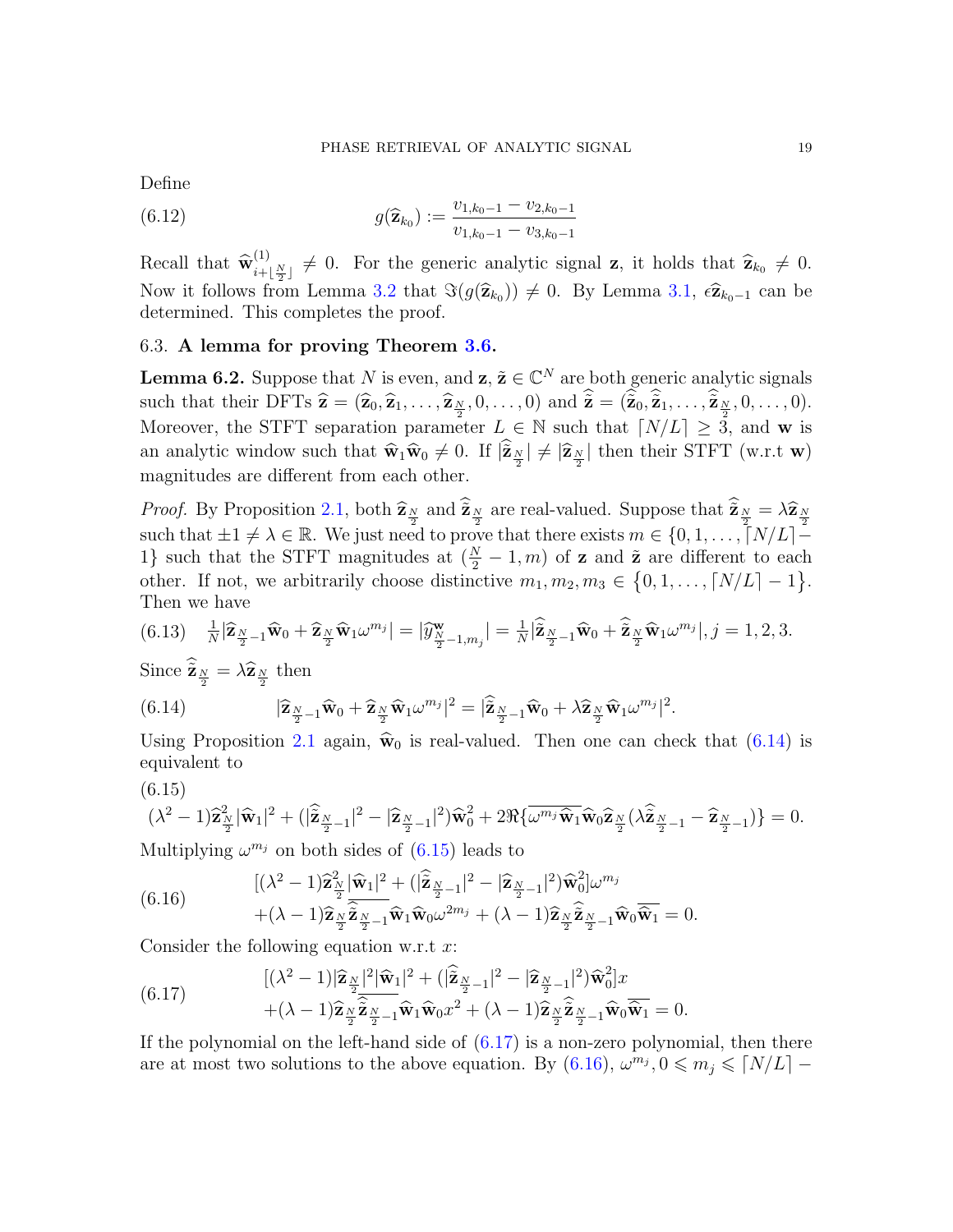$1, j = 1, 2, 3$ , are the three solutions to  $(6.17)$ . Therefore, all the coefficients in  $(6.17)$ are zero. Then

<span id="page-19-1"></span>(6.18) 
$$
(\lambda - 1)\widehat{\mathbf{z}}_{\frac{N}{2}}\overline{\widehat{\mathbf{z}}_{\frac{N}{2}-1}}\widehat{\mathbf{w}}_1\widehat{\mathbf{w}}_0 = 0.
$$

For **z** and  $\tilde{\mathbf{z}}$  being generic analytic signals, neither of  $\hat{\mathbf{z}}_N$  and  $\tilde{\mathbf{z}}_{N-1}$  is zero. Now it follows from [\(6.18\)](#page-19-1) that  $\lambda = 1$ . This contradicts with the previous assumption. The proof is concluded.  $\Box$ 

<span id="page-19-0"></span>6.4. Proof of Theorem [3.6.](#page-11-0) Recalling z,  $w^{(1)}$  and  $w^{(2)}$  are all analytic, it follows from Proposition [2.1](#page-5-1) (i) that  $\hat{\mathbf{z}}_0, \hat{\mathbf{z}}_{\frac{N}{2}}, \hat{\mathbf{w}}_0^{(1)}$  $\mathbf{0}^{(1)}, \mathbf{\widehat{w}}^{(2)}_0$  $\left( \begin{matrix} 2 \\ 0 \end{matrix} \right)$ ,  $\widehat{\mathbf{w}}_{\frac{N}{2}}^{(1)}$  and  $\widehat{\mathbf{w}}_{\frac{N}{2}}^{(2)}$  are all real-valued. We first consider the equation system w.r.t the real-valued variables  $\hat{\tilde{\mathbf{z}}}_0, \hat{\tilde{\mathbf{z}}}_N \in \mathbb{R}$ :

<span id="page-19-2"></span>(6.19) 
$$
\begin{cases} |\widehat{y}_{\frac{N}{2},0}^{\mathbf{w}(1)}| = \frac{1}{N} |\widehat{\mathbf{z}}_{\frac{N}{2}} \widehat{\mathbf{w}}_0^{(1)} + \widehat{\mathbf{z}}_0 \widehat{\mathbf{w}}_{\frac{N}{2}}^{(1)}|, \\ |\widehat{y}_{\frac{N}{2},0}^{\mathbf{w}(2)}| = \frac{1}{N} |\widehat{\mathbf{z}}_{\frac{N}{2}} \widehat{\mathbf{w}}_0^{(2)} + \widehat{\mathbf{z}}_0 \widehat{\mathbf{w}}_{\frac{N}{2}}^{(2)}|. \end{cases}
$$

For the matrix in [\(3.25\)](#page-11-2) being invertible, one can check that the solutions (up to a global sign) to [\(6.19\)](#page-19-2) are

<span id="page-19-5"></span>
$$
(6.20) \qquad (\widehat{\mathbf{z}}_0, \widehat{\mathbf{z}}_{\frac{N}{2}}) = \Big( \frac{N(-|\widehat{y}_{\frac{N}{2},0}^{\mathbf{w}(1)}| \widehat{\mathbf{w}}_0^{(2)} + |\widehat{y}_{\frac{N}{2},0}^{\mathbf{w}(2)}| \widehat{\mathbf{w}}_0^{(1)})}{\widehat{\mathbf{w}}_0^{(1)} \widehat{\mathbf{w}}_{\frac{N}{2}}^{(2)} - \widehat{\mathbf{w}}_0^{(2)} \widehat{\mathbf{w}}_{\frac{N}{2}}^{(1)}}, \frac{N(|\widehat{y}_{\frac{N}{2},0}^{\mathbf{w}(1)}| \widehat{\mathbf{w}}_{\frac{N}{2}}^{(2)} - |\widehat{y}_{\frac{N}{2},0}^{\mathbf{w}(2)}| \widehat{\mathbf{w}}_{\frac{N}{2}}^{(1)})}{\widehat{\mathbf{w}}_0^{(1)} \widehat{\mathbf{w}}_{\frac{N}{2}}^{(2)} - \widehat{\mathbf{w}}_0^{(2)} \widehat{\mathbf{w}}_{\frac{N}{2}}^{(1)}}\Big)
$$

and

<span id="page-19-6"></span>
$$
(6.21) \qquad (\widehat{\tilde{\mathbf{z}}}_0, \widehat{\tilde{\mathbf{z}}}_{\frac{N}{2}}) = \Big( \frac{N(-|\widehat{y}_{\frac{N}{2},0}^{\mathbf{w}(1)}| \widehat{\mathbf{w}}_0^{(2)} - |\widehat{y}_{\frac{N}{2},0}^{\mathbf{w}(2)}| \widehat{\mathbf{w}}_0^{(1)})}{\widehat{\mathbf{w}}_0^{(1)} \widehat{\mathbf{w}}_{\frac{N}{2}}^{(2)} - \widehat{\mathbf{w}}_0^{(2)} \widehat{\mathbf{w}}_{\frac{N}{2}}^{(1)}}, \frac{N(|\widehat{y}_{\frac{N}{2},0}^{\mathbf{w}(1)}| \widehat{\mathbf{w}}_{\frac{N}{2}}^{(2)} + |\widehat{y}_{\frac{N}{2},0}^{\mathbf{w}(2)}| \widehat{\mathbf{w}}_{\frac{N}{2}}^{(1)})}{\widehat{\mathbf{w}}_0^{(1)} \widehat{\mathbf{w}}_{\frac{N}{2}}^{(2)} - \widehat{\mathbf{w}}_0^{(2)} \widehat{\mathbf{w}}_{\frac{N}{2}}^{(1)}} \Big).
$$

Moreover, one can check that

(6.22) 
$$
\left| \frac{N(|\widehat{y}_{\frac{N}{2},0}^{\mathbf{w}(1)}|\widehat{\mathbf{w}}_{\frac{N}{2}}^{(2)} - |\widehat{y}_{\frac{N}{2},0}^{\mathbf{w}(2)}|\widehat{\mathbf{w}}_{\frac{N}{2}}^{(1)})}{\widehat{\mathbf{w}}_0^{(1)}\widehat{\mathbf{w}}_{\frac{N}{2}}^{(2)} - \widehat{\mathbf{w}}_0^{(2)}\widehat{\mathbf{w}}_{\frac{N}{2}}^{(1)}}\right| = \left| \frac{N(|\widehat{y}_{\frac{N}{2},0}^{\mathbf{w}(1)}|\widehat{\mathbf{w}}_{\frac{N}{2}}^{(2)} + |\widehat{y}_{\frac{N}{2},0}^{\mathbf{w}(2)}|\widehat{\mathbf{w}}_{\frac{N}{2}}^{(1)})}{\widehat{\mathbf{w}}_0^{(1)}\widehat{\mathbf{w}}_{\frac{N}{2}}^{(2)} - \widehat{\mathbf{w}}_0^{(2)}\widehat{\mathbf{w}}_{\frac{N}{2}}^{(1)}}\right|
$$

if and only if

<span id="page-19-3"></span>(6.23) 
$$
|\hat{y}_{\frac{N}{2},0}^{\mathbf{w}(1)}|\hat{\mathbf{w}}_{\frac{N}{2}}^{(2)} = 0 \text{ or } |\hat{y}_{\frac{N}{2},0}^{\mathbf{w}(2)}|\hat{\mathbf{w}}_{\frac{N}{2}}^{(1)} = 0.
$$

Clearly, for the generic analytic signal **z** and windows  $\mathbf{w}^{(1)}$ ,  $\mathbf{w}^{(2)}$ , the condition in  $(6.23)$  does not hold. Stated another way, for the generic signal **z** we have

<span id="page-19-4"></span>(6.24) 
$$
\left| \frac{N(|\widehat{y}_{\frac{N}{2},0}^{\mathbf{w}(1)}| \widehat{\mathbf{w}}_{\frac{N}{2}}^{(2)} - |\widehat{y}_{\frac{N}{2},0}^{\mathbf{w}(2)}| \widehat{\mathbf{w}}_{\frac{N}{2}}^{(1)})}{\widehat{\mathbf{w}}_0^{(1)} \widehat{\mathbf{w}}_{\frac{N}{2}}^{(2)} - \widehat{\mathbf{w}}_0^{(2)} \widehat{\mathbf{w}}_{\frac{N}{2}}^{(1)}} \right| \neq \left| \frac{N(|\widehat{y}_{\frac{N}{2},0}^{\mathbf{w}(1)}| \widehat{\mathbf{w}}_{\frac{N}{2}}^{(2)} + |\widehat{y}_{\frac{N}{2},0}^{\mathbf{w}(2)}| \widehat{\mathbf{w}}_{\frac{N}{2}}^{(1)})}{\widehat{\mathbf{w}}_0^{(1)} \widehat{\mathbf{w}}_{\frac{N}{2}}^{(2)} - \widehat{\mathbf{w}}_0^{(2)} \widehat{\mathbf{w}}_{\frac{N}{2}}^{(1)}} \right|.
$$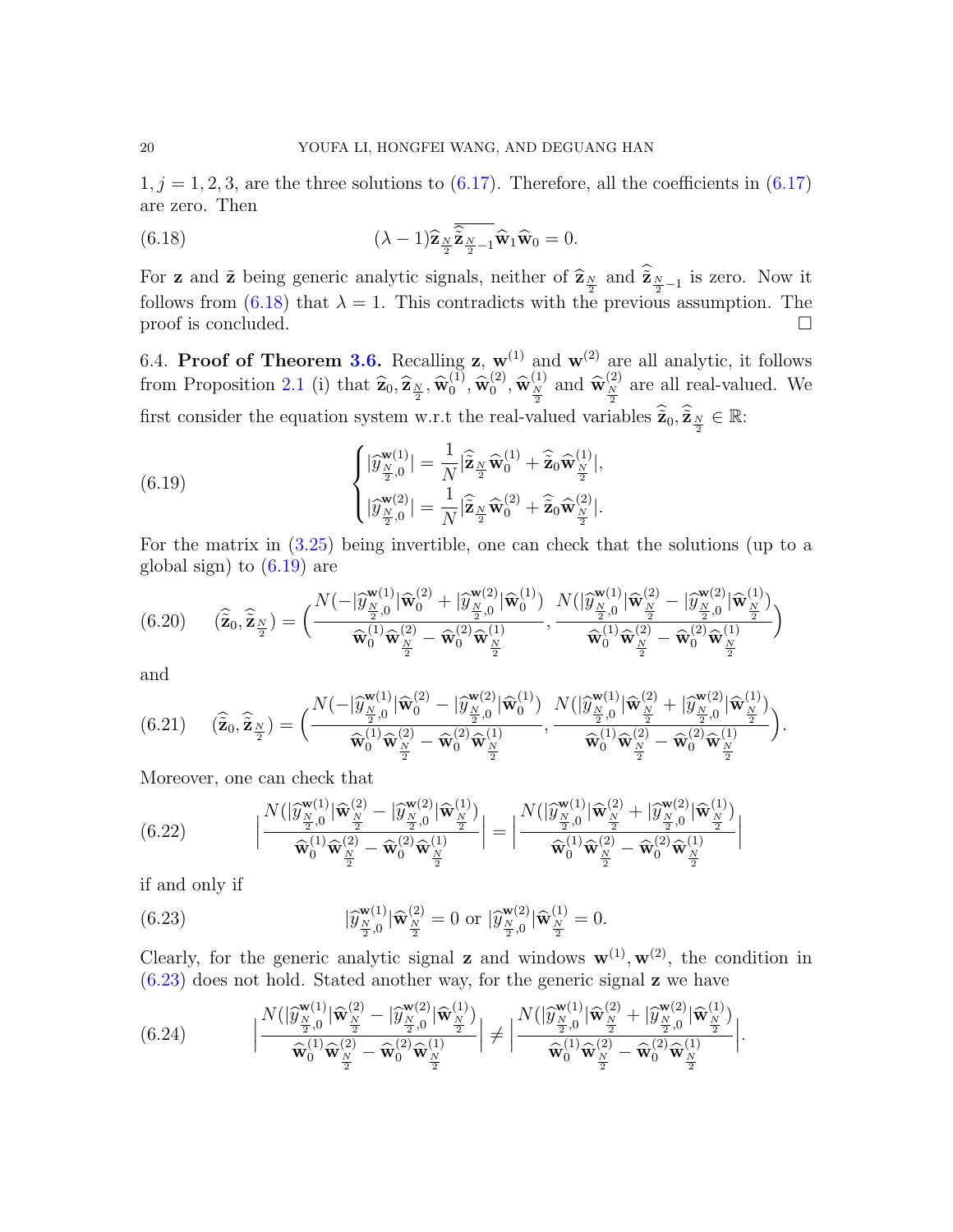Now combining [\(6.24\)](#page-19-4) and Lemma [6.2,](#page-18-4)  $(\hat{\mathbf{z}}_0, \hat{\mathbf{z}}_N)$  is given by either [\(6.20\)](#page-19-5) or [\(6.21\)](#page-19-6). That is, from the two measurements in  $(6.19)$  the vector  $\epsilon(\hat{\mathbf{z}}_0, \hat{\mathbf{z}}_N)$  can be obtained with  $\epsilon \in \{1, -1\}$ . Having  $\epsilon(\hat{\mathbf{z}}_0, \hat{\mathbf{z}}_{\frac{N}{2}})$  at hand, through the similar procedures in the proof of Theorem [3.5,](#page-9-0) other components  $\{\widehat{\mathbf{z}}_1, \ldots, \widehat{\mathbf{z}}_{\frac{N}{2}-1}\}$  can be determined (up to the sign  $\epsilon$ ) by the  $(\frac{3N}{2} - 3)$  measurements

(6.25)

$$
\left\{ |\widehat{y}_{k,m_j}^{\mathbf{w}(1)}| = \frac{1}{N} |\sum_{l=0}^{N-1} \widehat{\mathbf{z}}_{k+l} \widehat{\mathbf{w}}_l^{(1)} \omega^{lm_j}|, k = \frac{N}{2} - 1, \dots, 1, 0 \leqslant m_j \leqslant \lceil N/L \rceil - 1, j = 1, 2, 3 \right\}.
$$

This completes the proof.

#### **REFERENCES**

- <span id="page-20-4"></span>[1] R. Alaifari, M. Wellershoff, Uniqueness of STFT phase retrieval for bandlimited functions, Applied and Computational Harmonic Analysis, 2021, 50, 34-48.
- <span id="page-20-9"></span>[2] R. Balan, Reconstruction of Signals from Magnitudes of Redundant Representations: The Complex Case, Foundations of Computational Mathematics, 2016, 16, 677-721.
- <span id="page-20-0"></span>[3] R. Balan, Y. Wang, Invertibility and robustness of phaseless reconstruction, Applied and Computational Harmonic Analysis, 38(3), 469-488, 2015.
- <span id="page-20-1"></span>[4] R. Balan, D. Zou, On Lipschitz analysis and Lipschitz synthesis for the phase retrieval problem, Linear Algebra and its Applications, 496, 152-181, 2016.
- <span id="page-20-5"></span>[5] T. Bendory, Y. C. Eldar, A least squares approach for stable phase retrieval from short-time Fourier transform magnitude, arXiv preprint, arXiv:1510.00920, 2015.
- <span id="page-20-10"></span>[6] T. Bendory, C. Cheng, D. Edidin, Near-optimal bounds for signal recovery from blind phaseless periodic short-time Fourier transform, arXiv preprint, arXiv:2112.02836, 2021.
- <span id="page-20-16"></span>[7] T. Bendory, D. Edidin, Y. C. Eldar, On signal reconstruction from FROG measurements, Applied and Computational Harmonic Analysis, 2020, 48(3), 1030-1044.
- <span id="page-20-6"></span>[8] T. Bendory, D. Edidin, Y. C. Eldar, Blind phaseless short-time Fourier transform recovery, IEEE Transactions on Information Theory, 2019, 66(5), 3232-3241.
- <span id="page-20-7"></span>[9] T. Bendory, Y. C. Eldar, N. Boumal, Non-convex phase retrieval from STFT measurements, IEEE Transactions on Information Theory, 2017, 64(1), 467-484.
- <span id="page-20-8"></span>[10] I. Bojarovska, A. Flinth, Phase retrieval from Gabor measurements, Journal of Fourier Analysis and Applications, 2016, 22, 542-567.
- <span id="page-20-15"></span>[11] E. J. Cand`es, X. Li, M. Soltanolkotabi, Phase retrieval from coded diffraction patterns, Applied and Computational Harmonic Analysis, 2015, 39, 277-299.
- <span id="page-20-3"></span>[12] C. K. Chui, An Introduction to Wavelets, Academic Press, 1992.
- <span id="page-20-11"></span>[13] L. Cohen, Time-Frequency Analysis, Prentice Hall, 1995.
- <span id="page-20-12"></span>[14] P. Dang, T. Qian, Z. You, Hardy-Sobolev spaces decomposition in signal analysis, Journal of Fourier Analysis and Applications, 2011, 17, 36-64.
- <span id="page-20-13"></span>[15] P. Dang, T. Qian, Y. Yang, Hardy-Sobolev derivatives of phase and amplitude, and their applications, Mathematical Methods in the Applied Sciences, 2012, 35(17), 2017-2030.
- <span id="page-20-14"></span>[16] P. Dang, T. Qian, Analytic Phase Derivatives, All-pass filters and signals of minimum phase, IEEE Transactions on Signal Processing, 2011, 59(10), 4708-4718.
- <span id="page-20-2"></span>[17] J. C. Dainty, J. R. Fienup, Phase retrieval and image reconstruction for astronomy, Image Recovery: Theory and Application, 1987, 231: 275.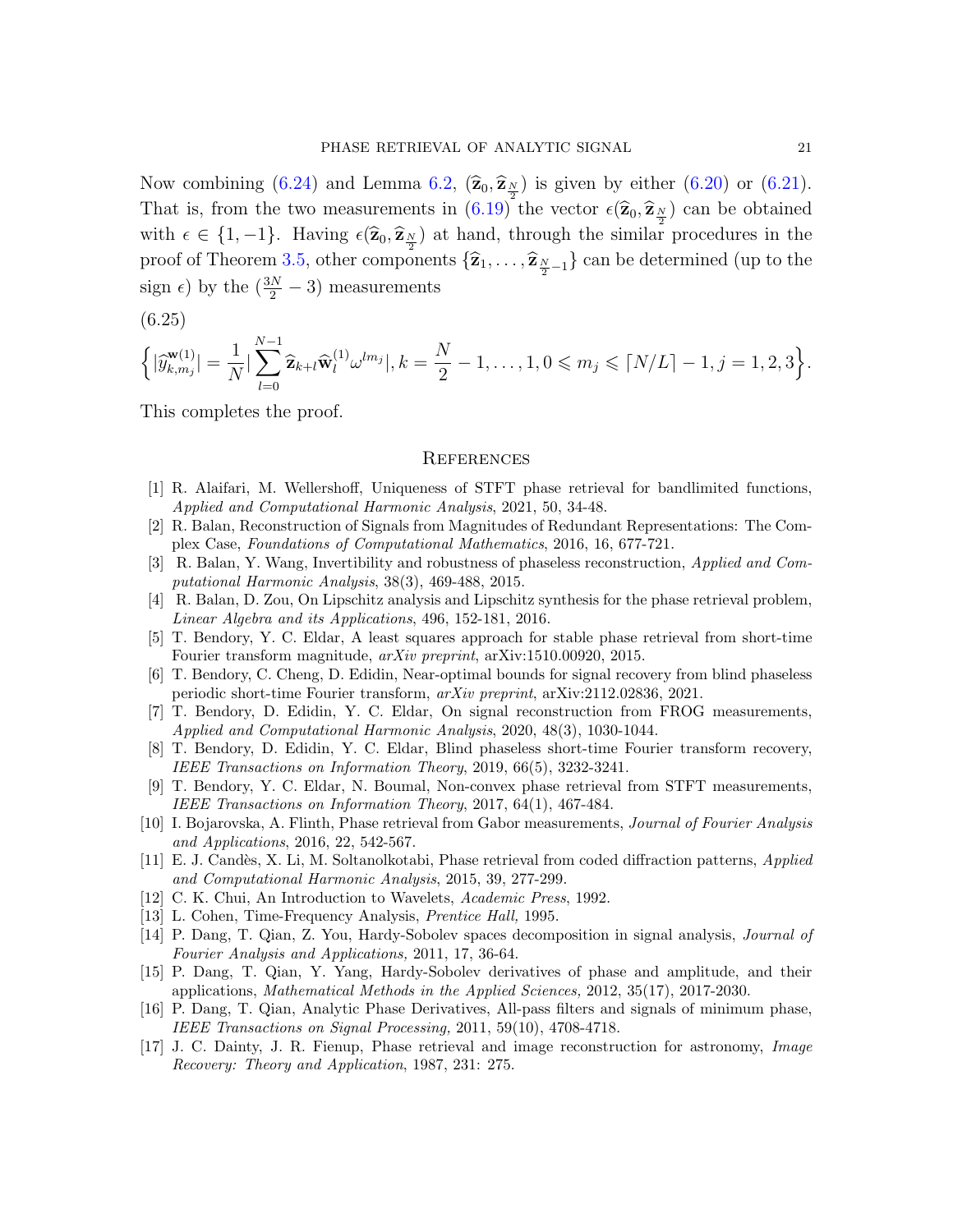- <span id="page-21-5"></span>[18] I. Daubechies, Ten Lectures on Wavelets. CBMS-NSF Series in Applied Mathematics, SIAM, Philadelphia, 1992.
- <span id="page-21-16"></span>[19] Y. C. Eldar, P. Sidorenko, D. G. Mixon, S. Barel, O. Cohen, Sparse phase retrieval from shorttime Fourier measurements, IEEE Signal Processing Letters, 2014, 22(5), 638-642.
- <span id="page-21-4"></span>[20] J. R. Fienup, Reconstruction of an object from the modulus of its Fourier transform, Optics letters, 1978, 3(1), 27-29.
- [21] R. A. Gonsalves, Small-phase solution to the phase-retrieval problem, Optics Letters, 2001, 26(10), 684-685.
- <span id="page-21-17"></span>[22] J. R. Gulley, T. E. Lanier, Model for ultrashort laser pulse-induced ionization dynamics in transparent solids, Physical Review B, 2014, 90: 155119.
- <span id="page-21-6"></span>[23] B. Han, Framelets and wavelets: Algorithms, analysis, and applications, Applied and Numerical Harmonic Analysis, Birkhäuser/Springer, Cham, 2017. xxxiii  $+724$  pp.
- <span id="page-21-8"></span>[24] D. Han, D. R. Larson, Frames, Bases and Group Representations, Memoirs of the American Mathematical Society, 2000, 147.
- <span id="page-21-2"></span>[25] T. Heinosaarri, L. Mazzarella and M. M. Wolf, Quantum tomography under prior information, Communications in Mathematical Physics, 2013, 318, 355-374.
- <span id="page-21-13"></span>[26] M. Huang, Y. Rong, Y. Wang and Z. Xu, Almost everywhere generalized phase retrieval, Applied and Computational Harmonic Analysis, 2021, 50, 16-33.
- <span id="page-21-14"></span>[27] K. Jaganathan, Y. C. Eldar, B. Hassibi, STFT phase retrieval: Uniqueness guarantees and recovery algorithms, IEEE Journal of Selected Topics in Signal Processing, 2016, 10(4), 770-781.
- <span id="page-21-15"></span>[28] K. Jaganathan, Y. Eldar, B. Hassibi, Phase retrieval with masks using convex optimization, IEEE International Symposium on Information Theory (ISIT), 2015, 15506782.
- <span id="page-21-3"></span>[29] M. K. Kim, Principles and techniques of digital holographic microscopy, SPIE Reviews, 2010, 1, 018005.
- <span id="page-21-9"></span>[30] L. Li, C. Cheng, D. Han, Q. Sun, G. Shi, Phase retrieval from multiple-window short-time Fourier measurements, IEEE Signal Processing Letters, 2017, 24(4), 372-376.
- <span id="page-21-19"></span>[31] Y. Li, Y. Ma, D. Han, FROG-measurement based phase retrieval for analytic signals, Applied and Computational Harmonic Analysis, 2021, 55, 199-222.
- <span id="page-21-10"></span>[32] L. Li, T. Juste, J. Brennan, C. Cheng, D. Han, Phase retrievable projective representation frames for finite Abelian groups, Journal of Fourier Analysis and Applications, 2019, 25, 86- 100.
- <span id="page-21-0"></span>[33] J. Miao, T. Ishikawa, I.K. Robinson and M.M. Murnane, Beyond crystallography: Diffractive imaging using coherent x-ray light sources, Science, 2015, 348(6234), 530-535.
- <span id="page-21-20"></span>[34] L. Marple, Computing the discrete-time analytic signal via FFT, IEEE Transactions on Signal Processing, 1999, 47(9), 2600-2603.
- <span id="page-21-21"></span>[35] S. K. Mitra, Digital Signal Processing: A Computer-Based Approach, 3rd ed., McGraw Hill, 2006.
- <span id="page-21-12"></span>[36] G. E. Pfander, P. Salanevich, Robust phase retrieval algorithm for time-frequency structured measurements, SIAM Journal on Imaging Sciences, 2019, 12(2), 736-761.
- <span id="page-21-11"></span>[37] Y. Shechtman, A. Beck, Y. C. Eldar, GESPAR: Efficient Phase Retrieval of Sparse Signals, IEEE Transactions on Signal Processing, 2014, 62(4), 928-938.
- <span id="page-21-1"></span>[38] Y. Shechtman, Y. C. Eldar, O. Cohen, H. N. Chapman, J. Miao, M. Segev, Phase Retrieval with Application to Optical Imaging: A contemporary overview, IEEE Signal Processing Magazine, 2015, 32(3), 87-109.
- <span id="page-21-7"></span>[39] M. Stéphane, A Wavelet Tour of Signal Processing, *Elsevier Inc*, 2009.
- <span id="page-21-18"></span>[40] A. B. Shvartsburg, G. Petite, Instantaneous optics of ultrashort broadband pulses and rapidly varying media, Progress in Optics, 2002, 44, 143-214.